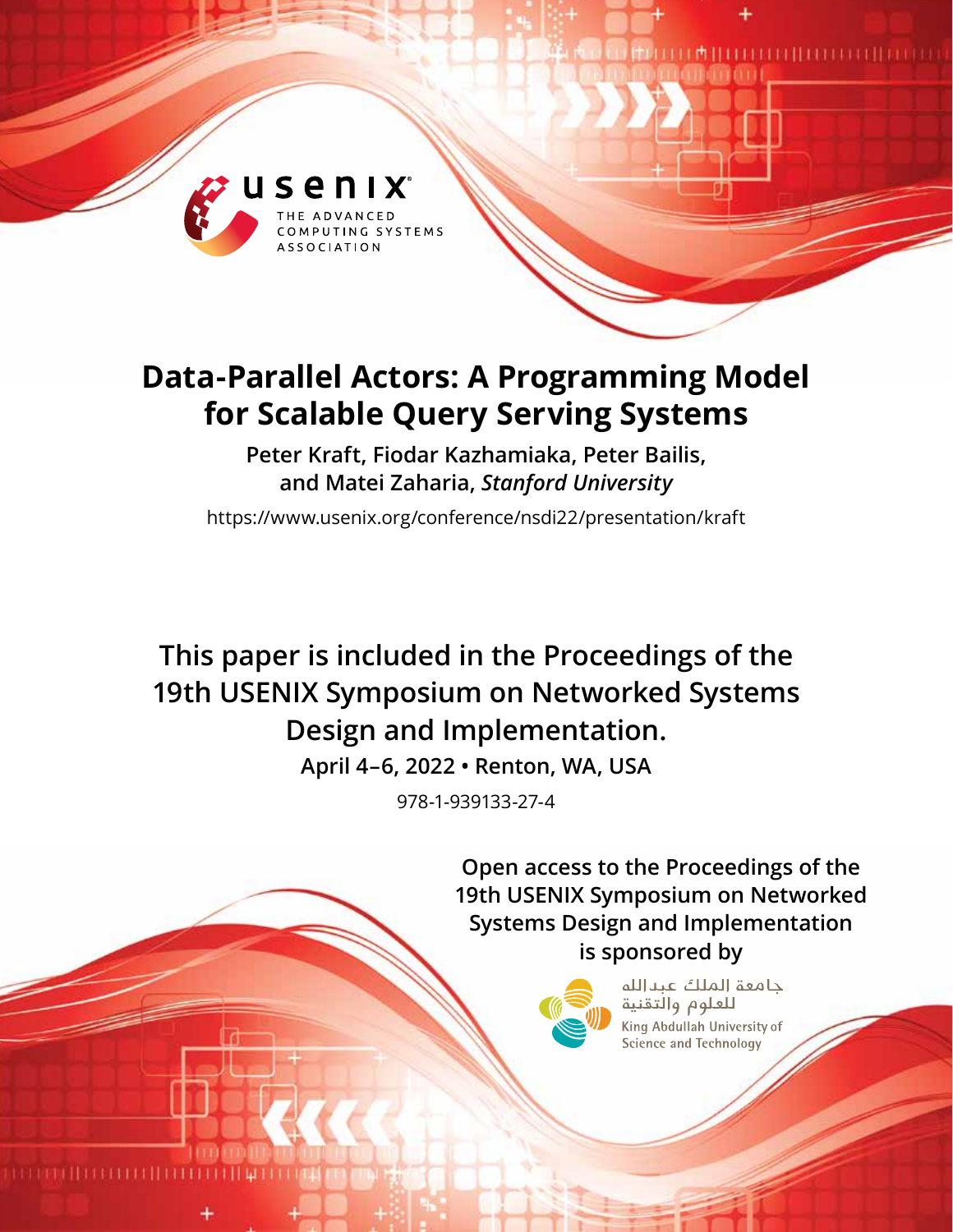# Data-Parallel Actors: A Programming Model for Scalable Query Serving Systems

Peter Kraft *Stanford University* Fiodar Kazhamiaka *Stanford University*

Peter Bailis *Stanford University*

Matei Zaharia *Stanford University*

## Abstract

We present *data-parallel actors (DPA)*, a programming model for building distributed query serving systems. Query serving systems are an important class of applications characterized by low-latency data-parallel queries and frequent bulk data updates; they include data analytics systems like Apache Druid, full-text search engines like ElasticSearch, and time series databases like InfluxDB. They are challenging to build because they run at scale and need complex distributed functionality like data replication, fault tolerance, and update consistency. DPA makes building these systems easier by allowing developers to construct them from purely single-node components while automatically providing these critical properties. In DPA, we view a query serving system as a collection of stateful actors, each encapsulating a partition of data. DPA provides parallel operators that enable consistent, atomic, and fault-tolerant parallel updates and queries over data stored in actors. We have used DPA to build a new query serving system, a simplified data warehouse based on the single-node database MonetDB, and enhance existing ones, such as Druid, Solr, and MongoDB, adding missing user-requested features such as load balancing and elasticity. We show that DPA can distribute a system in  $\langle 1K \rangle$  lines of code ( $>10 \times$  less than typical implementations in current systems) while achieving state-of-the-art performance and adding rich functionality.

## 1 Introduction

Specialized systems that perform data-parallel, low-latency computations and frequent bulk data updates are becoming ubiquitous. These *query serving systems* include search engines like ElasticSearch and Solr [\[9,](#page-13-0) [13\]](#page-13-1), online analytics (OLAP) systems like Druid and Clickhouse [\[11,](#page-13-2) [70\]](#page-15-0), timeseries databases like InfluxDB and OpenTSDB [\[14,](#page-13-3) [17\]](#page-13-4), and many others [\[10,](#page-13-5) [15,](#page-13-6) [18,](#page-13-7) [21,](#page-13-8) [40,](#page-14-0) [51,](#page-14-1) [52\]](#page-14-2). These systems are critical to everyday applications: for example, Walmart uses ElasticSearch to check purchases for fraud in real time [\[6\]](#page-13-9), Target and Capital One use Druid and InfluxDB for real-time monitoring in their production services [\[5,](#page-13-10) [7\]](#page-13-11), and Facebook developed Unicorn [\[40\]](#page-14-0) to provide graph-based search.

Developing query serving systems is challenging because their workloads typically run at large scale. Therefore, query serving system developers must implement complex distributed functionality, including data replication, update consistency, fault tolerance, and load balancing. These features vary little between query serving systems, but must be reimplemented in each of them, typically in custom distribution

layers comprising tens of thousands of lines of complex code (e.g., ~70K lines in Druid) written over many person-years. As a result of this complexity, not only are new query serving systems hard to build, but existing ones are difficult to adapt to changing user demands. For example, most query serving systems were designed for fixed-size on-premise clusters, although users increasingly deploy them in the cloud. Therefore, they do not provide user-requested cloud features such as elastic cluster auto-scaling [\[3,](#page-13-12)[4\]](#page-13-13). Adding any new distributed feature to an existing, large codebase can take years, even when there is strong user demand [\[60,](#page-15-1)[74\]](#page-16-0).

Ideally, developers would be able to write query serving systems using a high-level programming model that simplifies distributing their data and computations across a cluster. Unfortunately, current distributed programming models do not support the unique workloads of query serving systems, with their combination of data-parallel low-latency queries and frequent bulk data updates. Actor models like Erlang [\[29\]](#page-13-14), Orleans [\[35\]](#page-14-3) and Ray [\[61\]](#page-15-2) can manage mutable state, but lack abstractions, such as consistency and atomicity, for data-parallel operations. Parallel processing frameworks like Spark [\[72\]](#page-15-3) can execute data-parallel queries, but lack abstractions for managing data, assuming it to be immutable.

In this paper, we propose a new programming model called *data-parallel actors (DPA)* that extends the actor model to support the unique needs of query serving systems. DPA allows developers to construct a distributed query serving system from purely single-node components, as we show in Figure [1.](#page-2-0) The DPA runtime then automatically provides the system with complex distributed features such as fault tolerance, consistency, load balancing, and elasticity.

Designing a programming model for query serving systems is challenging because of their wildly different query and data models, from search engines to timeseries databases to document stores. DPA's insight is that the distributed functionality of a query serving system can be implemented largely independently of how the system stores and processes data on individual nodes. Therefore, DPA represents a query serving system as a collection of black-box data partitions, each encapsulated in a stateful actor. However, while conventional actor models focus on *concurrency*, where there are many actors but clients only communicate with one at a time, query serving systems also require *parallelism*: one operation can run over data in many actors, often with consistency and atomicity requirements. Thus, DPA provides parallel operators and updates over its stateful actors. Parallel operators let develop-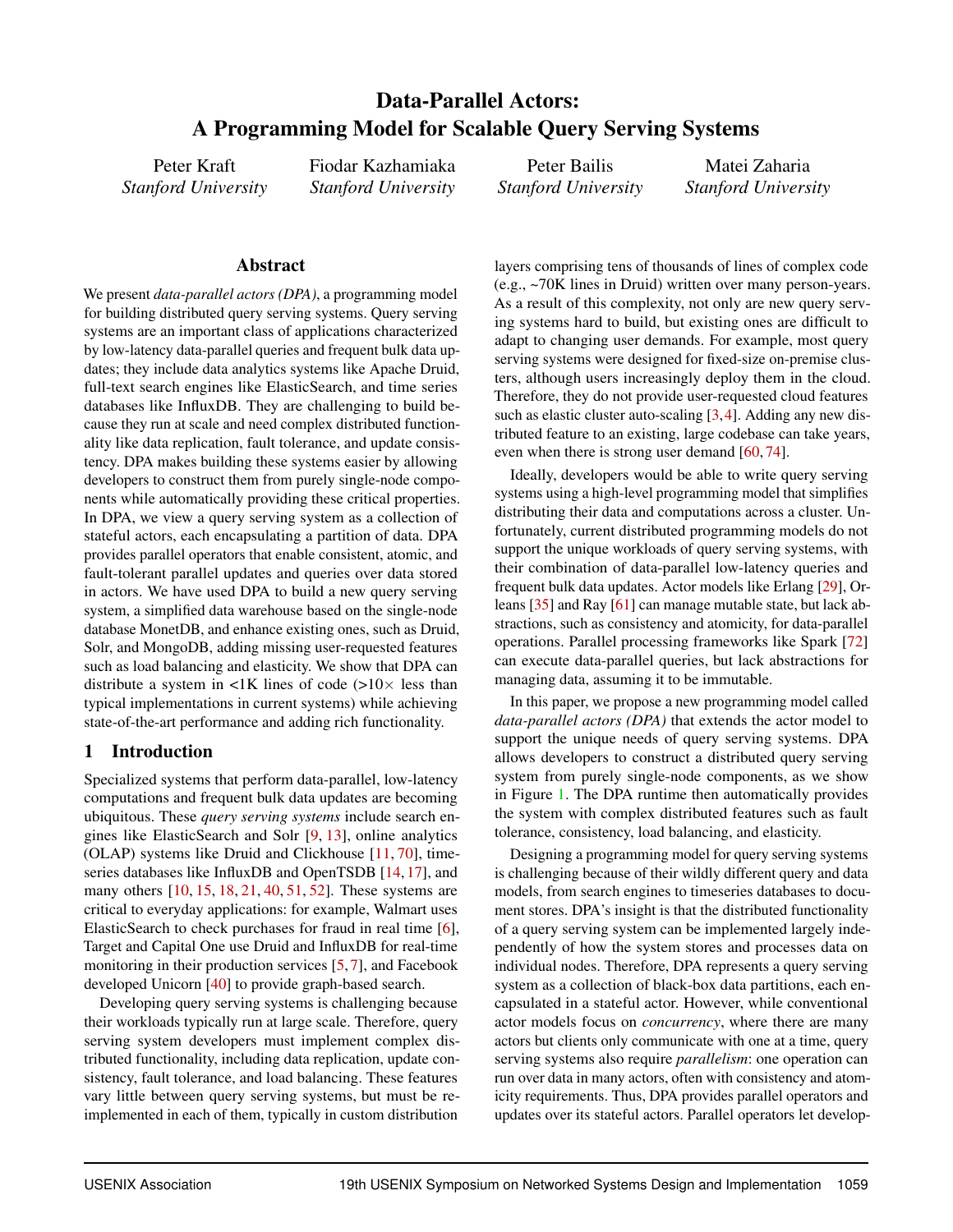<span id="page-2-0"></span>

Figure 1: With DPA, a developer can construct a distributed query serving system from single-node components: code for actors and queries (blue) that implement per-node data structures and query processing logic. A DPA runtime like Uniserve (orange) manages actors and executes queries, automatically providing distributed features.

ers construct queries from generic operations such as map and broadcast, while parallel updates offer configurable consistency and atomicity guarantees. DPA defines these operations and enforces their guarantees, but is agnostic to how each node processes its part of the work. Thus, DPA *separates responsibilities* in building a query serving system, so that developers only implement single-node data structures and operations but receive a robust, performant distributed system.

We show that DPA can express the functionality of a wide range of current query serving systems, while adding powerful user-requested features that production systems lack. For example, we used DPA to wrap the existing single-node components in an OLAP system (Druid), search engine (Solr) and NoSQL database (MongoDB) into stateful actors in a few hundred lines of code. The DPA ports match the original systems on standard performance benchmarks, but also automatically receive user-demanded missing features like load balancing and elasticity, improving performance on skewed workloads by up to  $3 \times$ . DPA's generality makes it a powerful abstraction for developing new query serving systems.

We implement the DPA programming model in a runtime called *Uniserve*. Uniserve manages stateful actors and executes queries, automatically providing distributed features like durability, fault tolerance, load balancing, and elasticity. Because workloads require different implementations of these features, Uniserve allows developers to configure systems' consistency guarantees and load balancing and auto-scaling behavior without modifying their core application code.

To evaluate DPA and Uniserve, we use them to distribute four systems: the three ports discussed above (Druid, MongoDB, and Solr) and a new simplified data warehouse we built based on the single-node database MonetDB [\[50\]](#page-14-4). We distribute each system with <1K lines of code. Nevertheless, on standard benchmarks, our ports match the originals' performance, while our data warehouse matches Amazon Redshift and outperforms Spark SQL. Each DPA-based system automatically receives powerful features, including fault tolerance, durability, consistency, load balancing, and elasticity. Some

of these features, particularly load balancing and elasticity, are missing and frequently requested by users in Druid, MongoDB, and Solr. By adding these features, DPA improves these systems' performance by up to  $3\times$  on skewed workloads. In summary, our contributions are:

- We identify *query serving systems* as an important emerging class of distributed systems defined by low-latency data-parallel queries and frequent bulk updates. We show that their workloads are not supported by existing highlevel distributed programming models.
- We propose *data-parallel actors (DPA)*, a novel programming model for building distributed query serving systems from purely single-node components. We build a DPA runtime, *Uniserve*, which automatically provides fault tolerance, consistency, durability, load balancing, and elasticity to query serving systems built with DPA.
- We demonstrate the power and practicality of DPA by using it to build a simplified data warehouse and porting the popular systems Solr, Druid, and MongoDB to it. Our implementations require <1K lines of code (replacing tens of thousands) but match or outperform current systems while providing rich missing functionality.

# 2 Background and Motivation

In this section, we give three examples of widely used query serving systems, then make the case for DPA.

# 2.1 Case Studies

Apache Solr. Solr [\[9\]](#page-13-0) is a distributed full-text search system. It provides a rich query language for searching text documents and is optimized to serve thousands of queries per second at millisecond latencies. Solr stores documents in inverted indexes based on Apache Lucene [\[34\]](#page-14-5).

Apache Druid. Druid [\[70\]](#page-15-0) is a high-performance analytics system. It provides fast ingestion and real-time search and aggregation of time-ordered tabular data, such as machine logs. Druid achieves its high performance through specialized *segment* data structures that store data in a tabular format optimized with summarization, compression, and custom indexes.

MongoDB. MongoDB [\[15\]](#page-13-6) is a NoSQL document database. Unlike Solr and Druid, it is not primarily an analytics system, but is often used for analytics [\[16\]](#page-13-15). MongoDB performs search and aggregation queries over semi-structured data. It uses a schemaless document-oriented data format, backed up by indexes, to give users flexibility in how their data is stored and queried without sacrificing performance.

# 2.2 Motivating DPA

Solr, Druid, and MongoDB are popular [\[12\]](#page-13-16) query serving systems that serve different workloads. However, while their physical data structures and query execution strategies are diverse, all use custom distribution layers to distribute data and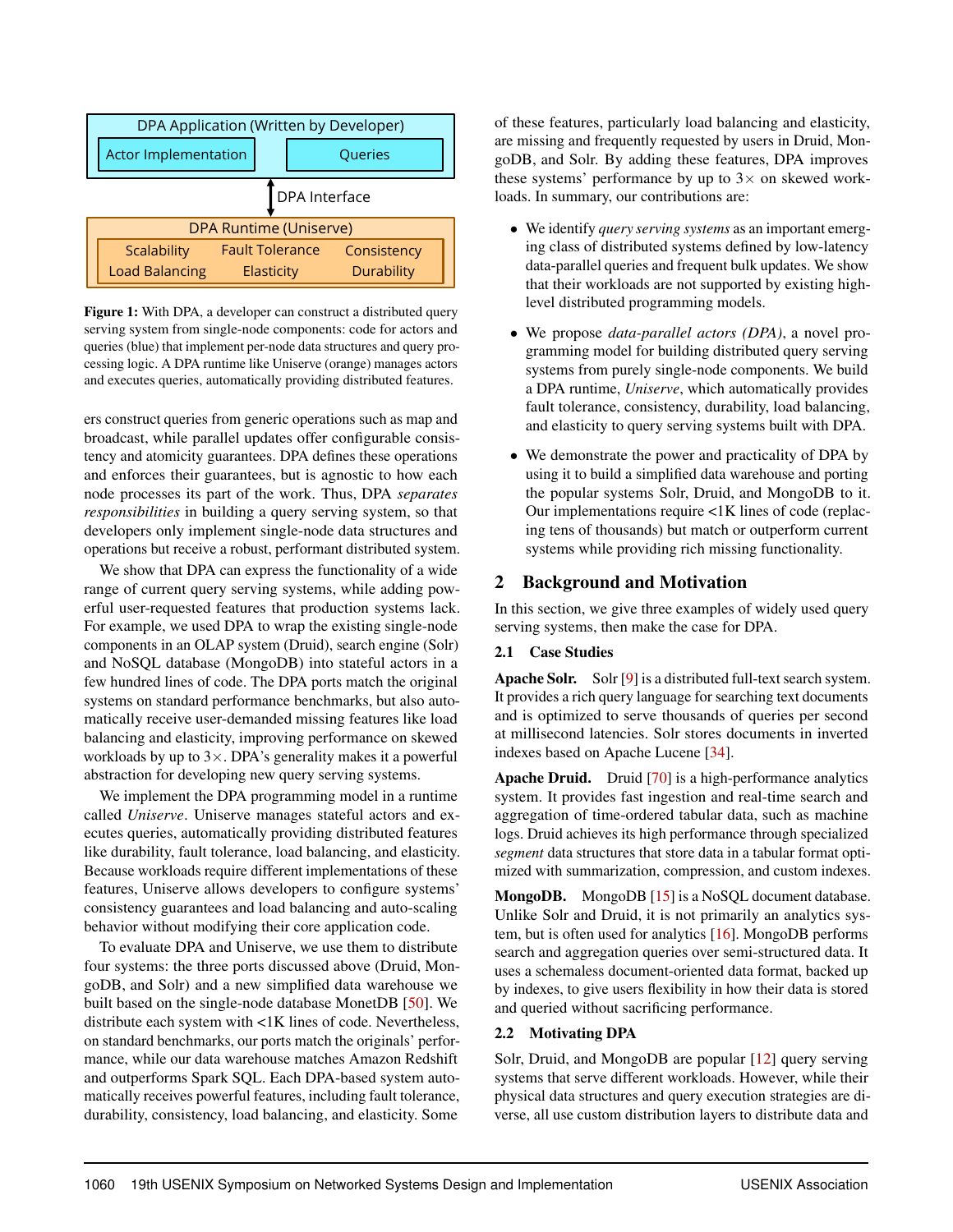<span id="page-3-0"></span>

|          | Fault Tolerance Load Balancing Elasticity |  |
|----------|-------------------------------------------|--|
| Solr     |                                           |  |
| Druid    | X                                         |  |
| MongoDB  |                                           |  |
| Uniserve |                                           |  |

Table 1: Distributed features of query serving systems.

queries while handling failure and ensuring data consistency. These distribution layers are difficult to implement, requiring tens of thousands of lines of complex code (~90K LoC in Solr, ~70K LoC in Druid, and ~120K LoC in MongoDB).

The difficulty of distributing query serving systems complicates developing new systems, but also causes existing systems to lack user-demanded features. For example, Solr, Druid, and MongoDB struggle to provide load balancing and elasticity, as shown in Table [1.](#page-3-0) As a result, their users must over-provision clusters [\[45\]](#page-14-6), go through the difficult and errorprone [\[3,](#page-13-12) [4\]](#page-13-13) process of manually integrating external autoscalers, or risk poor performance when load skews or spikes.

One reason popular systems are missing important features is that the requirements for distributed systems change over time. For example, elasticity is considered important today because most query serving systems run in the cloud, where scaling the size of a cluster is easy. However, many existing systems (including Druid, Solr, and MongoDB) were built when the cloud was less popular, so support for auto-scaling was less important and was not included. Unfortunately, the complexity of query serving systems' distribution layers makes it difficult to add new features when users demand them. For example, adding strongly consistent replication to MongoDB required designing a novel consensus protocol because design choices made early in MongoDB's lifetime precluded using any existing protocol [\[74\]](#page-16-0). Similarly, adding support for joins to Druid has been a slow, multi-year process because the system was originally built assuming queries would not require communication between data sources [\[60\]](#page-15-1).

DPA helps solve these problems by *separating responsibilities* in a query serving system. A developer using DPA is only responsible for the core, unique functionality of their system: storing and querying data. DPA and its runtime Uniserve take responsibility for distribution and scalability, automatically providing distributed features like fault tolerance, consistency, load balancing, and elasticity. As user demands change, new features can be added to Uniserve with minimal modifications to underlying systems. This makes it easier to build new query serving systems and maintain existing ones, as they can obtain state-of-the-art distributed functionality by simply implementing the DPA interface in a ~1K LoC shim layer.

# 3 DPA Overview and Interface

DPA lets developers construct a distributed query serving system from purely single-node components. To use DPA, a developer must first implement an actor object that encapsulates a data partition like a Solr index or Druid segment. They must then implement a query planner that translates incoming user queries to the DPA parallel operators. We show the interface for actors and operators in Figure [2.](#page-4-0)

#### 3.1 Actors and Data

In DPA, developers express a query serving system as a collection of stateful single-node actors, each encapsulating a partition of data and exposing methods for manipulating and querying it. Query serving systems use a wide variety of data representations, from Solr inverted indexes to Druid table segments, so DPA actors can encapsulate any data structure the developer chooses for storing a collection of records. We sketch the interface for an actor in Figure [2.](#page-4-0) DPA views an actor's implementation as a black box. Actors are only required to implement four core methods: create, destroy, serialize, and deserialize (an optional fifth method, *snapshot*, is discussed in [§4.2\)](#page-6-0), which the DPA runtime uses for data management. The DPA runtime also maps multiple actors to each physical machine and performs load balancing and auto-scaling. Actors typically implement other methods, e.g., custom methods for querying a search index, which are invoked by DPA operators or update functions when the runtime schedules those to run against an actor. Unlike in some general-purpose actor runtimes, actors in DPA can only communicate through DPA's APIs; they cannot pass arbitrary messages to each other.

DPA actors are organized into *tables*, logical collections of data comprising multiple actors. Tables enable systems to manage multiple datasets and address queries and updates. To partition data across actors in a table, DPA maps records inserted in the system to actors based on *partition keys*; all records with the same key are assigned to the same actor.

## <span id="page-3-1"></span>3.2 Data Updates

In a conventional actor model, clients communicate with one actor at a time, updating its state directly. In a query serving system, however, users often need to update data partitioned across several actors, typically with consistency or atomicity concerns. Therefore, DPA lets developers implement parallel *update functions*, which update multiple actors in a single table. To perform updates, users implement an UpdateFunction interface with several methods, as shown in Figure [2.](#page-4-0)

Users invoke update functions on DPA tables and supply them with sets of records to add or change. For example, if a user is maintaining a library catalog in Solr, they might supply an update function with records containing information on new books. The runtime maps the records to actors by partition key, then runs the user's update function on each actor with its corresponding records.

To support the diverse data models of query serving systems, DPA provides configurable consistency and atomicity guarantees for updates. These change how updates are implemented. If developers only require eventually consistent updates, they need only implement an "update" method ap-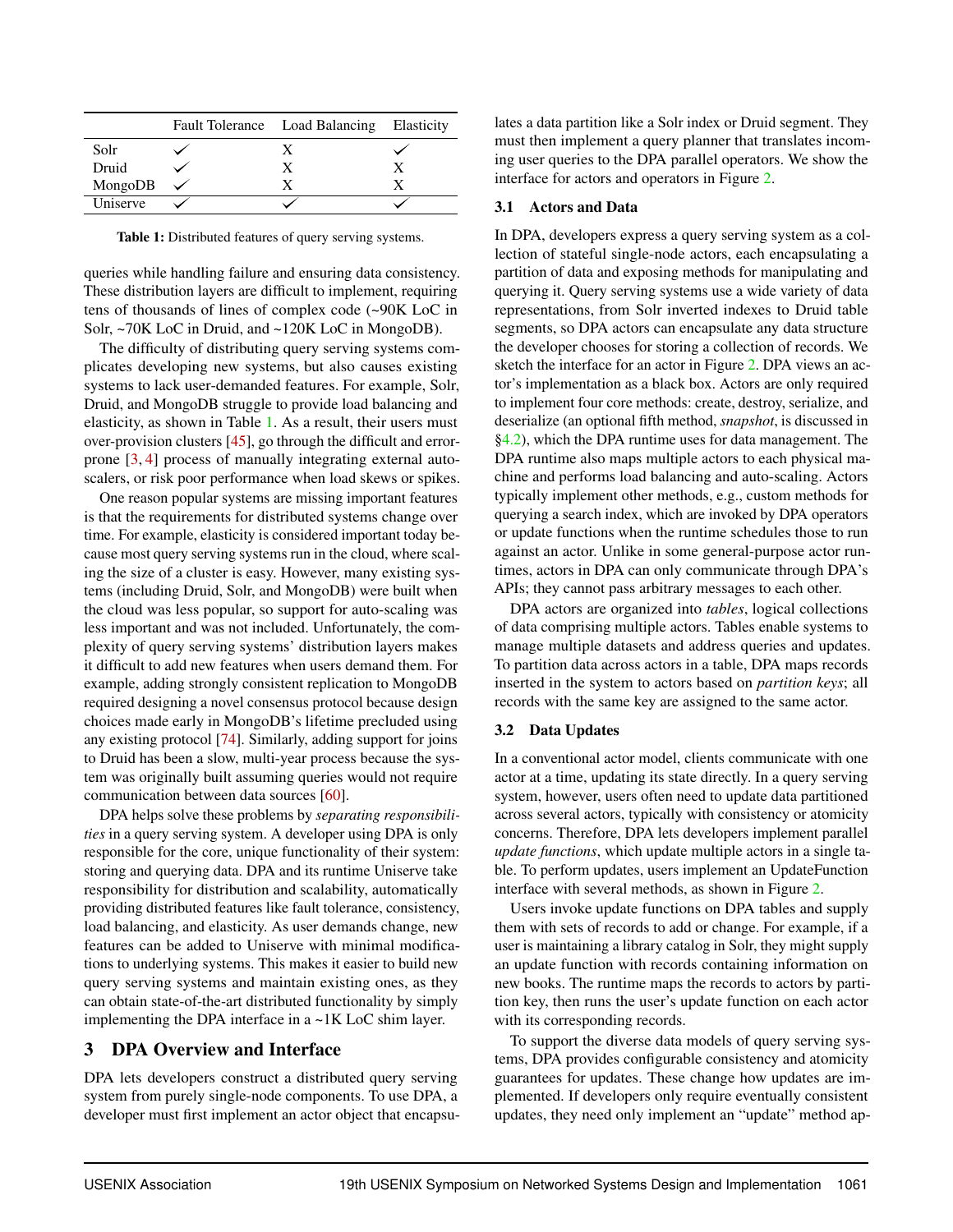<span id="page-4-0"></span>**Actor Interface** *create*() → Actor *destroy*() *serialize*() →File *deserialize*(File) →Actor *snapshot*() →Actor **Record Interface** *getPartitionKey*() →Int **Update Function Interface** *updatedTableName*() →Table *consistencyLevel()* →Level *update*(Actor, List[Record]) *prepare*(Actor, List[Record]) → Bool *commit*(Actor) *abort*(Actor) **Parallel Operator Interface** *inputs()* →List[Operator|Table] *keysToQuery*() →Map[Int, List[Int]] *operator*() → OperatorFunction **Parallel Operator Functions** *map*(Actor) → Data *scatter*(Actor) → List[(K, C)] *gather*(K, List[C], Actor) → Data *query*(Actor) → V *combine(*List[V]) → V' Create a new (empty) actor. Destroy an actor. Serialize an actor's data to files on disk. Reconstruct an actor from files on disk. Create a snapshot of an actor's data. Get a record's partition key. Name of the table to be updated. What consistency level to use? (§4.2) Apply eventually consistent update to an actor. Prepare a serializable update. Atomically make prepared changes visible. Roll back prepared changes. What are the input operators and tables? For inputs, what partition keys are used? The operator function. Signature depends on the operator (see below). Apply a transformation to data. Partition data into (attribute, chunk) pairs. Combine chunks with the same attribute, plus actors whose partition key matches that attribute; materialize the output. Query an actor to obtain a value. Combine values into a query answer. Figure 2: The DPA interface. It consists of callback functions implemented by the developer and invoked by Uniserve to manage data Queried Actors Transformed Data Queried Actors Retrieved Values Return

plying an update to an actor. However, if they need stronger guarantees such as serializability, they must implement the participant protocol of two-phase commit (prepare, commit and abort). We discuss consistency in Section [4.2.](#page-6-0)

#### 3.3 Queries

and execute queries.

Unlike traditional actor models, query serving systems execute parallel queries over data stored in many actors. To enable these queries, DPA provides a small but general set of *parallel operators* which let developers construct queries from generic operations like map and broadcast. We list the parallel operators in Figure [2](#page-4-0) and diagram them in Figure [3.](#page-4-1)

Users write queries by subclassing one of several parallel operator classes (e.g., MapOperator) and implementing appropriate callback functions. Queries may be composed of multiple operators. In practice, we expect developers to implement a query planner in their system's client library that translates queries to DPA operators for execution by the DPA runtime. Most existing query serving systems have similar planners. Both the query planning logic and operator execution callbacks can be single-node: the DPA runtime handles the work of distributing a plan's computation by executing each operator on each actor that contains relevant data.

Operators cannot modify actor state (only updates can), but instead materialize output data that later operators can read. The input to each operator is a list of tables and of data materialized by other operators. Operators can specify what partitions of their input data to query through their *keysTo-Query* method, listing specific partition keys for each input.

DPA provides five generic parallel operators that we found sufficient to support the serving systems we considered (Sec-

<span id="page-4-1"></span>**a) Map Operators** apply a transformation to several actors in parallel, materializing the transformed data.

| Queried<br>Actors   | Actor 1 | Actor 2 | Actor 3 |
|---------------------|---------|---------|---------|
|                     |         |         |         |
| Transformed<br>Data | Data 1  | Data 2  | Data 3  |

**b) Retrieve and Combine Operators** compute the result of a query. A retrieve operation computes values from actors in parallel, then a combine operation combines them into a query result.



**c) Scatter and Gather Operators** enable collective operations. A gather operation computes (attribute, data chunk) pairs from actors. A scatter operation combines chunks with the same attribute and materializes the result. Scatter can also (not shown) combine chunks with other actors whose partition key matches the chunk attribute.



Figure 3: The five DPA parallel operators.

tion [5\)](#page-7-0), though more operators could be added:

Map. The *map* operator applies a function to actors in parallel and materializes the transformed data. For example, a map operator might search for documents in a collection based on a field, or in a subset of actors specified via *keysToQuery*.

Retrieve and Combine. The *retrieve* operator computes a value from an actor and returns it to the DPA client. It is used to retrieve the results of a query. If retrieve is executed on many actors in parallel, it must be followed by a *combine* operator, which aggregates retrieved values. Retrieve and combine must be the last two operators executed in a query. For example, if in Solr we have several actors storing indexed text data and wish to search it for the word "computer," we can execute a retrieve operation to find documents containing the word "computer" on each actor, then combine these results.

Scatter and Gather. The last two operators, *scatter* and *gather*, provide data communication between actors, enabling collective operations such as broadcast and shuffle. The scatter operator produces from an actor a set of (attribute, chunk) pairs, where the attribute can be any value and the chunk contains data stored in a developer-defined serialized format. A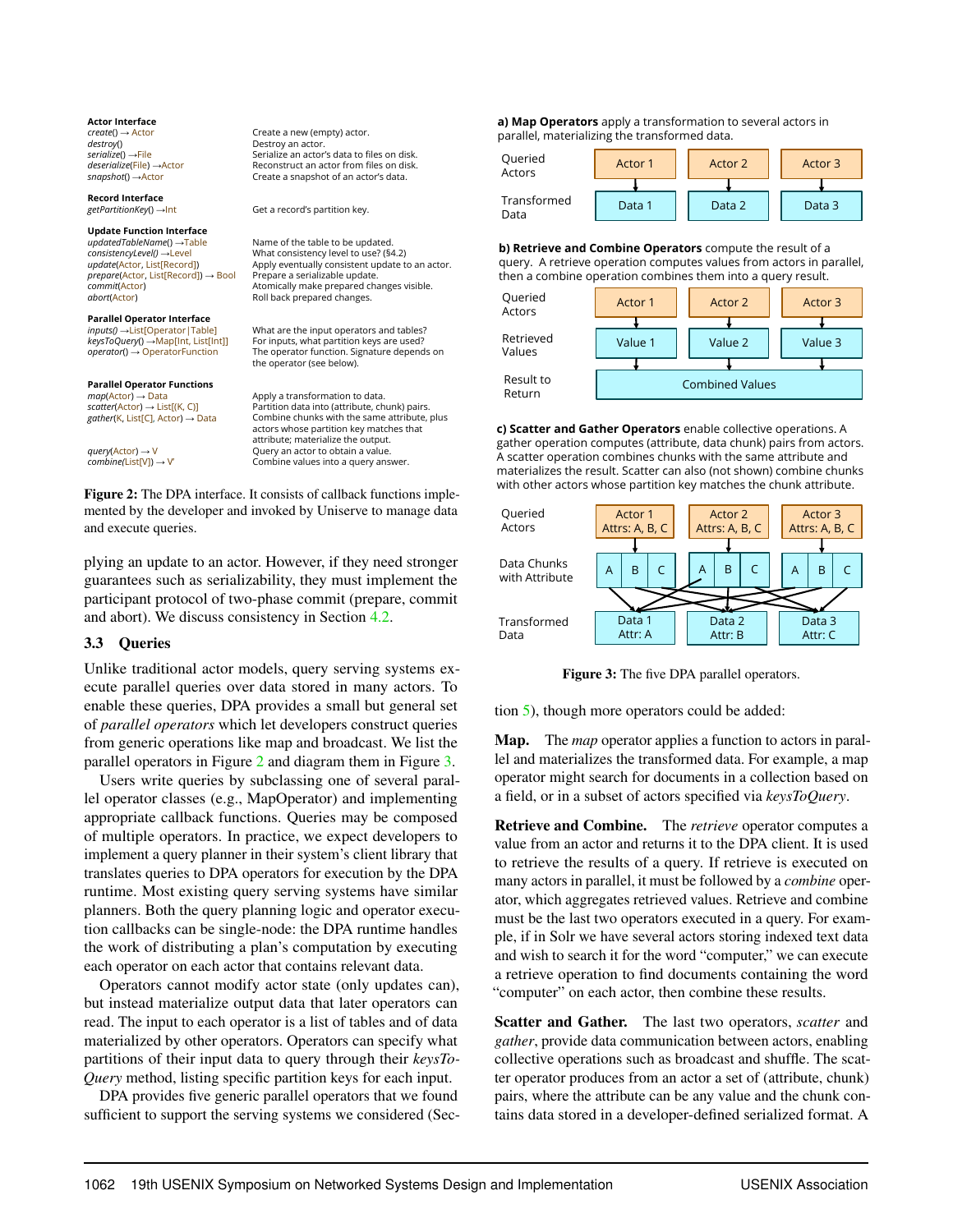scatter operator must be followed by a gather operator. Gather executes one time for each attribute produced by the preceding scatter. Each execution of gather takes in all data chunks associated with that attribute, along with any actor containing data whose partition key matches the gather attribute, and materializes combined and transformed data.

To demonstrate scatter and gather, consider a shuffle join in a data warehouse setting. Say we have tables of customer data *C*(*c*\_*id*, *country*) and order data *O*(*o*\_*id*, *c*\_*id*, *price*), both partitioned across several actors. We wish to compute the total amount of money spent by each French customer: SELECT c\_id, SUM(price) FROM C, O WHERE C.country='France' GROUP BY c\_id. First, we execute a scatter operation on every actor containing data from *C* or *O*. This operator returns (attribute, chunk) pairs where every attribute corresponds to a set of customers (range of values of *c*\_*id*) and every chunk contains data associated with those customers. We then execute a gather operator on the results of the scatter. Each gather execution takes in a unique attribute and all its associated chunks. In other words, it takes in all records from both tables corresponding to a set of customers. The operator executes the original query on this data, computing the amount of money spent by each French customer. Each execution materializes new data containing results for a different set of customers; this data collectively forms the result of the original query. Subsequent operators could then query this data; for example retrieve and combine operators could be used to find the ten top-spending French customers.

#### <span id="page-5-1"></span>3.4 Case Study: Solr

We now describe how to create a DPA port of the distributed full-text search system Solr [\[9\]](#page-13-0). Natively, Solr stores data by sharding text documents across Lucene inverted indexes (custom data structures enabling ultra-fast search [\[34\]](#page-14-5)) on several machines. When Solr receives a new document, it hashes it, uses the hash to pick a shard, and adds it to that shard's index. To port Solr's distributed data storage capabilities to DPA, we encapsulate inverted indexes in actors. We add data to actors in units of Solr documents, which act as DPA records. Just like Solr, we hash documents to obtain a partition key, then use it to assign them to actors.

All Solr queries are searches: they take in a criterion, such as a query string, and return a list of documents that satisfy it. This list may be aggregated by grouping or faceting. Natively, Solr distributes queries by searching each shard separately, then combining results on a single node [\[20\]](#page-13-17). To port Solr's distributed query capabilities to DPA, we must translate Solr queries to DPA queries. Because all Solr queries are searches, we can implement them using DPA retrieve and combine operators. Each retrieve operator searches its target actor for a set of results, then the results are combined and returned. For example, in a query that searches for books whose title contains the word "goblin," retrieve operators run in parallel on every queried actor, searching their data for "goblin." A

<span id="page-5-0"></span>

Figure 4: The Uniserve architecture. Servers run a thin Uniserve layer (orange) above actors encapsulating partitions of data (gray) stored in instances of the underlying system (blue). A coordinator manages cluster state and provides distributed features.

combine operator then combines the results. The DPA port of Solr is implemented in <1K lines of code (replacing ~90K lines of native Solr code), and can execute any query recognized by the standard Solr parser. As we show in Section [7,](#page-9-0) our port matches native Solr performance while providing features lacking in native Solr, such as load balancing.

# 4 Uniserve: A Runtime for DPA

We implement DPA in a runtime called Uniserve. In the DPA programming model, developers take responsibility for implementing actors and queries on a single node, but Uniserve takes responsibility for distributing them, managing actors and executing queries at scale. Uniserve automatically provides critical distributed features such as fault tolerance, durability, consistency, load balancing, and elasticity.

#### 4.1 Architecture

A Uniserve cluster consists of many data servers. Each runs a thin Uniserve layer over developer-provided single-node code responsible for physical data storage. Clients send queries and updates to servers. Each client runs a thin Uniserve layer above a developer-provided query planner. A central coordinator manages cluster state with the help of ZooKeeper [\[49\]](#page-14-7). Uniserve additionally requires an external durable storage system (e.g. S3 or HDFS) to back up data. We diagram the Uniserve cluster architecture in Figure [4.](#page-5-0)

Servers store data and execute queries. In each server, a thin Uniserve layer runs above developer-provided single-node code responsible for physical data storage and query execution. For example, if we were to distribute Solr using DPA and Uniserve, each server would run a Uniserve layer above a single-node Solr instance. DPA actors encapsulate physical partitions of data stored in this system, so for example each actor might encapsulate a Solr inverted index. The Uniserve layer facilitates query execution. It receives query operators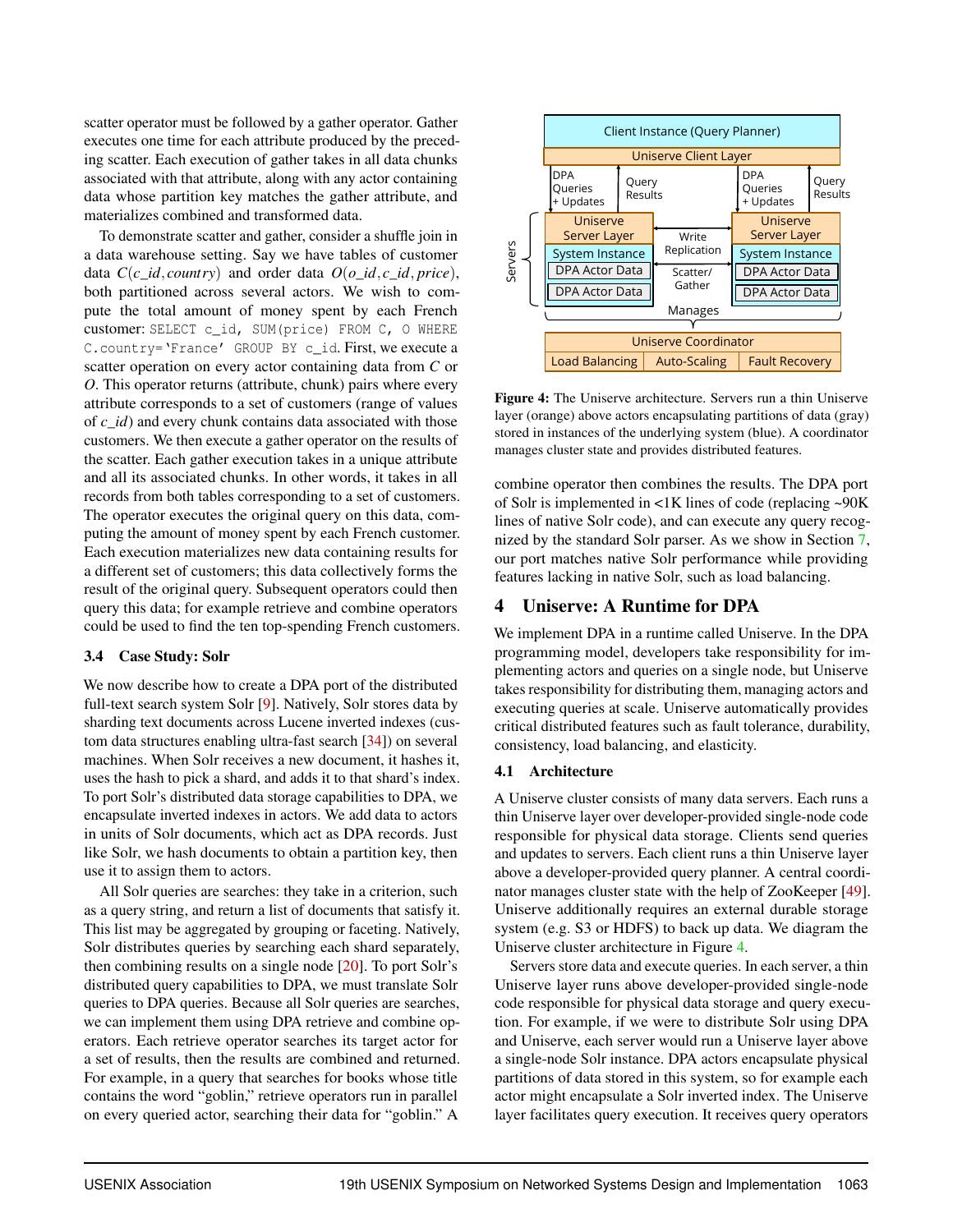and updates from clients and executes them in the underlying system using the DPA interface. Additionally, it handles update replication, maintains a log of the most recent updates, periodically backs up data to durable storage, and transfers actors between servers in response to coordinator commands.

Clients plan queries and submit them to servers. In each client, a thin Uniserve layer runs alongside a developerprovided query planner. The query planner receives user queries (or update requests) in some query language and translates them to DPA parallel operators (or update functions). The client then submits these to the appropriate servers, eventually receiving and returning a result. Clients learn actor locations from the coordinator and ZooKeeper so they know to which servers to send queries or updates.

A Uniserve cluster contains a single coordinator that manages cluster state. It is responsible for many distributed capabilities including load balancing, failure recovery, and elasticity, which we discuss in more detail later. It backs up cluster state to ZooKeeper. To minimize query latency at scale, the coordinator is entirely off the query critical path.

#### <span id="page-6-0"></span>4.2 Update Consistency and Atomicity

Conventional actor runtimes do not provide cross-actor data consistency guarantees, assuming operations occur on a single actor at a time. Query serving systems, however, perform parallel updates on partitioned and replicated data, so Uniserve provides cross-actor consistency and atomicity guarantees.

Query serving systems typically ingest bulk data for analytics; for example time series in Druid or logs in Solr. Updates are usually append-only, but modification of existing data is possible. Most updates are batched, and systems provide high update throughput but not necessarily low update latency. Many systems, like Druid, do *not* support transactional semantics. However, they still provide update consistency and atomicity guarantees of varying strength.

Uniserve automatically provides primary-backup actor replication and data consistency guarantees to query serving systems. Because query serving system data models vary, we make these guarantees *configurable*: when implementing an update function  $(\S3.2)$ , developers can choose a level of consistency appropriate to their data model. Uniserve provides the consistency levels most common in the query serving systems we surveyed. In the remainder of this section, we describe these guarantees and what developers must implement to obtain them. Then, in Section [4.3,](#page-6-1) we explain how Uniserve upholds its guarantees in case of failures.

Eventual Consistency. By default, Uniserve provides eventual consistency, guaranteeing only that all replicas of an actor eventually converge to the same state. Many systems, like Solr and Druid, use eventual consistency [\[19\]](#page-13-18). To write an eventually consistent update function, developers need only implement an "update" method. To execute an eventually consistent update, Uniserve applies it to the primary of an actor synchronously, then replicates it asynchronously. All replicas

of an actor apply the same updates in the same order.

Serializable Updates. Uniserve can guarantee serializability for updates, so the outcome of a sequence of updates is equivalent to the outcome of the updates executed serially. As implemented, this also guarantees linearizability, so read queries made after an update completes always reflect the update. This functionality was recently added to MongoDB [\[74\]](#page-16-0) and is common in data warehouses. To write a serializable update function, developers must implement the participant protocol of two-phase commit, with separate prepare, commit, and abort stages. Uniserve only commits an update if it has successfully prepared on all actors and their replicas, aborting if failures occur. We currently do not allow multiple serializable updates to run concurrently on the same table, but plan to add concurrency control in the future.

Full Serializability. Uniserve can make updates serializable (and therefore atomic) with respect to read queries, so a parallel read query either sees an update applied to all actors or to none of them, as in SQL databases. To obtain this guarantee, developers must both provide serializable update functions and implement the optional *snapshot* actor method (Figure [2\)](#page-4-0). Using this method, Uniserve creates a versioned copy of each actor's data upon update and ensures that read queries see consistent data versions across actors. We expect developers to implement snapshot using optimizations such as shadow paging and copy-on-write to minimize its cost.

## <span id="page-6-1"></span>4.3 Fault Tolerance and Failure Recovery

Uniserve assumes a fail-stop model for failures, where the only way servers fail is by crashing. It also assumes that if a server crashes, it remains crashed until restarting (when it will be treated as a new server). Moreover, it assumes the coordinator and ZooKeeper are always available; if either fails the cluster will be unavailable until they are restarted, with the coordinator restoring its state from ZooKeeper.

**Durability.** Uniserve provides update durability through replication and through asynchronous backup to durable storage such as S3. If all replicas of an actor fail, the coordinator orders a random surviving server to load the actor from durable storage. Thus, Uniserve can only lose data if all replicas of an actor fail, and will only lose data committed since the last backup. Additionally, eventually consistent updates can be lost if the primary fails before the updates are replicated.

Update Fault Tolerance. When providing eventual consistency, Uniserve only guarantees that all replicas of an actor will eventually converge to the same state. Therefore, it is possible for an update to partially succeed—to succeed on some actors but fail on others. If the primary of an actor fails, the coordinator chooses the replica with the most advanced update as the new primary, relying on the guarantee that all replicas apply the same updates in the same order. All other replicas then sync with the new primary, applying missing updates from its log to converge to its state.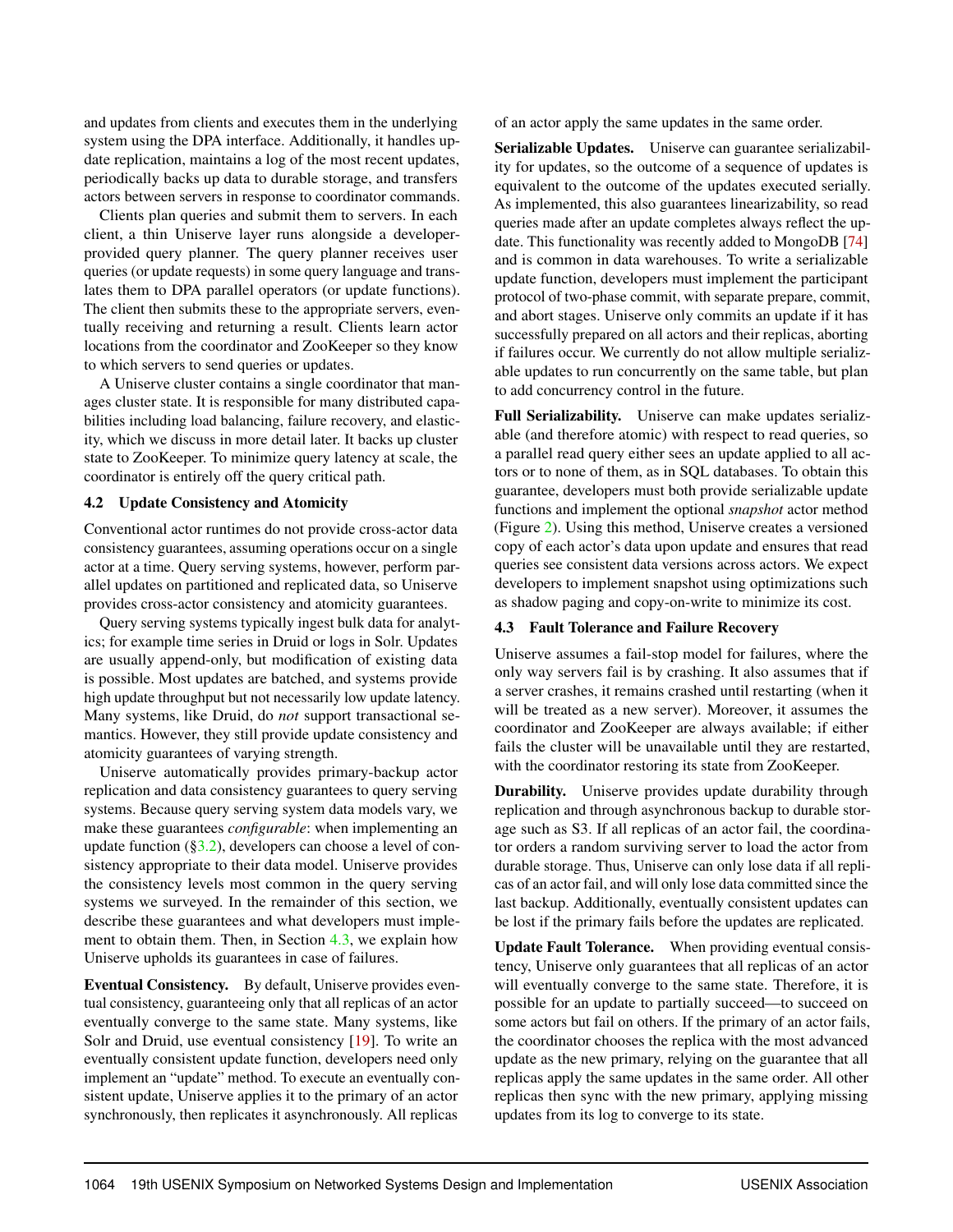When providing serializability, Uniserve guarantees that all updates either totally succeed or abort. Uniserve only commits an update if it has successfully prepared on all actors and their replicas, aborting if any failures occur. To ensure the cluster remains in a consistent state in case of a client crash, the client writes ahead any commit or abort decision to ZooKeeper; servers can reference this if the client fails (or abort if the client fails before making a decision).

Query Fault Tolerance. If a failure occurs during the execution of a parallel operator on an actor, the client retries with a different replica. It keeps retrying until it has exhausted all replicas; this occurs only if all are lost, in which case the actor must be restored from durable storage and the query fails.

#### 4.4 Load Balancing and Data Placement

Query serving systems often have unpredictable workloads skewed towards a small number of data items or partitions, so load balancing is necessary for consistent performance [\[45\]](#page-14-6). The obvious way to balance load is through fine-grained query scheduling, but this is impractical for query serving systems because of their strict latency requirements and because all queries must run on specific data partitions. Instead, Uniserve balances load through data placement, managing the actor-toserver assignment to ensure no server is overloaded.

By default, Uniserve provides a greedy load balancing algorithm, similar to that of E-Store [\[67\]](#page-15-4), which repeatedly moves the most-loaded actors from the most-loaded servers to the least-loaded servers while also replicating actors whose load exceeds average server load. However, some applications may want to instead use a custom algorithm. Therefore, we allow developers to define a *data placement policy*, which uses information on cluster utilization to compute an assignment of actors to servers. If a policy is provided, Uniserve takes responsibility for collecting its input data and implementing its output assignment, moving actors to new locations.

A data placement policy must be expressed as a function that takes in the total query load (self-reported by the underlying system) and memory and disk usage of each actor, as well as the current assignment of actors to servers. It returns an updated assignment of actors to servers, expressed as a map from actor number to a list of server IDs. Assignments may replicate actors across multiple servers, either for redundancy or to spread out their load.

To physically move actors during load balancing, Uniserve first prefetches, from durable storage, replicas of reassigned actors on their target servers. These then sync with the actor primary, applying updates from its log. Only after replicas are ready does Uniserve notify clients of the actor movement. Then, after notifying clients, it deletes the original copies of the actors if necessary. If some of the deleted actors were primaries, Uniserve designates randomly selected replicas as new primaries. This procedure ensures high query availability during shard transfer, but if a primary is removed updates may briefly block while a new primary is designated.

<span id="page-7-1"></span>

|                    | System Type             | Data Type                | <b>Query Operations</b> |
|--------------------|-------------------------|--------------------------|-------------------------|
| <b>Druid</b> [70]  | OLAP                    | <b>Indexed Tables</b>    | Aggregations, joins     |
| Pinot $[51]$       | OLAP                    | <b>Indexed Tables</b>    | Aggregations            |
| ClickHouse [11]    | OLAP                    | <b>Indexed Tables</b>    | Aggregations, joins     |
| Atlas $[10]$       | <b>Timeseries DB</b>    | Time series              | Aggregations            |
| Influx $DB$ [14]   | <b>Timeseries DB</b>    | Time series              | Aggregations            |
| Solr $[9]$         | <b>Full-Text Search</b> | Indexed text             | Text search             |
| ElasticSearch [13] | <b>Full-Text Search</b> | Indexed text             | Text search             |
| Unicorn [40]       | Graph Database          | Social Graphs            | Graph Search            |
| <b>FAISS</b> [52]  | <b>Vector Database</b>  | <b>Vectors</b>           | Vector Search           |
| Pinecone [18]      | <b>Vector Database</b>  | <b>Vectors</b>           | Vector Search           |
| Vespa $[21]$       | Vector Database         | <b>Vectors</b>           | Vector Search           |
| MongoDB $[15]$     | NoSOL                   | Documents                | Aggregations, search    |
| MonetDB [50]       | Data Warehouse          | <b>Relational Tables</b> | SOL                     |

Table 2: Systems we believe can be distributed with or ported to DPA and their properties. Systems we have implemented are in bold.

## 4.5 Elasticity and Auto-Scaling

Query serving system load often varies over time, so they benefit from *elasticity*, the ability to dynamically adjust cluster size. As a result, when deployed in an elastic cloud environment such as EC2, Uniserve automatically scales cluster size in response to load changes.

By default, Uniserve provides a utilization-based autoscaling algorithm similar to the algorithms used in cloud auto-scalers [\[32\]](#page-13-19). It adds servers if CPU utilization exceeds an upper threshold and removes them if it is below a lower threshold. However, like in load balancing, Uniserve also gives developers the option of defining their own *auto-scaling policy*, which uses information on cluster utilization to decide whether to add or remove nodes. Uniserve provides the policy with its input and physically executes its commands, adding or removing nodes and transferring actors as necessary.

An auto-scaling policy must be defined as a function that takes in the CPU utilization, memory and disk usage, and total query load of each server. It returns the number of servers to be added or removed, as well as the IDs of the servers to be removed, if any (chosen randomly if there is no preference).

Uniserve periodically executes the policy (using a configurable interval) and adjusts cluster size. After adding or removing a server, Uniserve uses the load balancer to reassign actors; if servers are removed this reassignment is done preemptively so availability is not affected.

# <span id="page-7-0"></span>5 Generality of DPA

In this section, we demonstrate the generality of DPA by describing some of the diverse systems it can distribute, summarized in Table [2.](#page-7-1) We also discuss its limitations.

OLAP Systems and Time Series Databases. OLAP systems rapidly answer multidimensional analytics queries over tables. They are closely related to time series databases, which query time-ordered data. Both typically store data in a compressed and indexed columnar format. Their workloads usually filter, group, and aggregate this data. This naturally fits DPA: we partition data by key columns across actors (e.g., by time range) to support partition filtering, and implement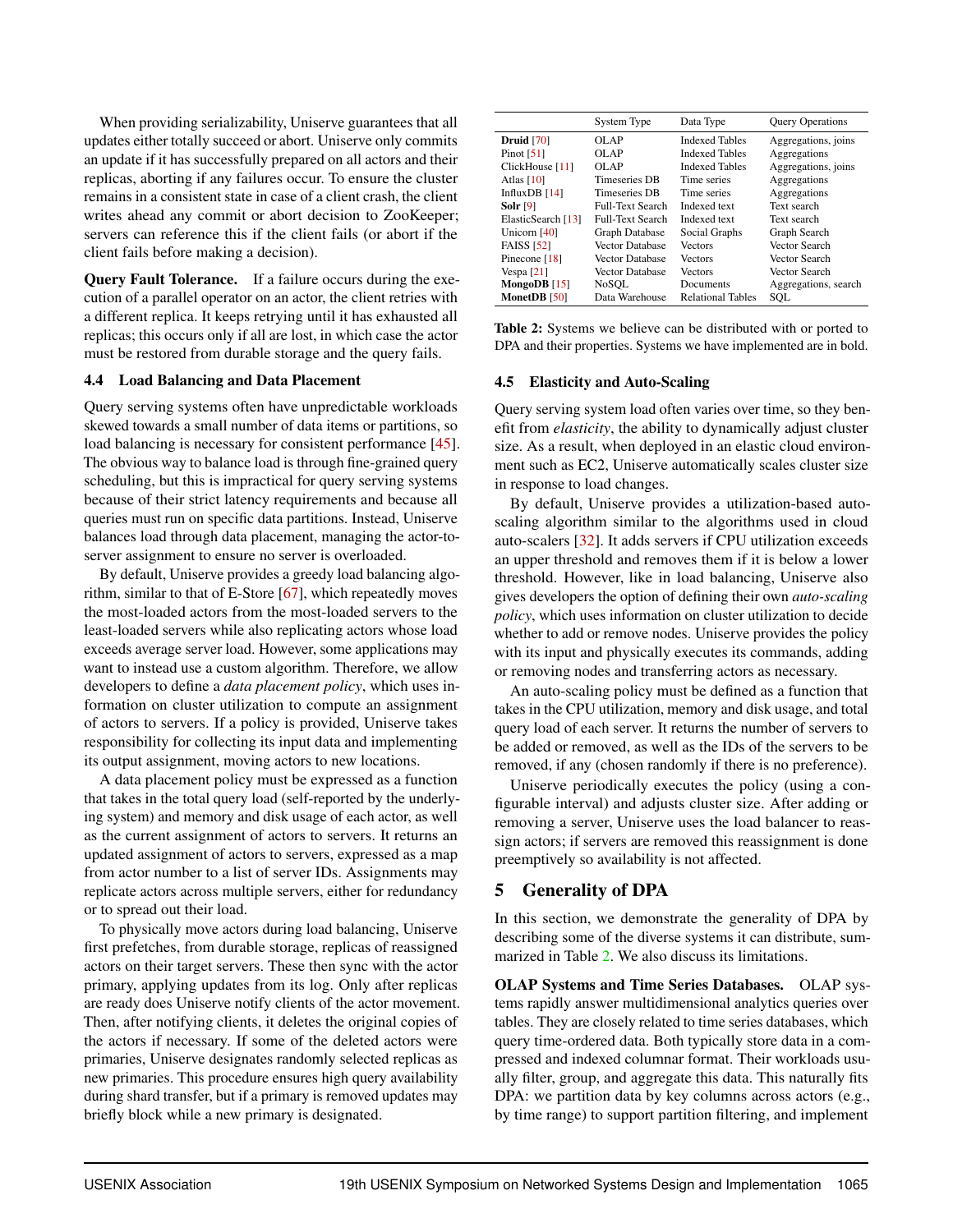most aggregations with retrieve and combine operators, using scatter and gather to shuffle or broadcast data if necessary. We implement a port of Druid [\[70\]](#page-15-0), which is both an OLAP system and timeseries database, on DPA; its design patterns generalize to others from both categories such as Pinot [\[51\]](#page-14-1), Clickhouse [\[11\]](#page-13-2), Atlas [\[10\]](#page-13-5) and InfluxDB [\[14\]](#page-13-3).

Full-Text Search. Full-text search systems execute search queries over text data stored in specialized data structures such as inverted indexes [\[34\]](#page-14-5). Because all their queries are searches, they are easy to fit to DPA, as we showed in Section [3.4.](#page-5-1) We implement a port of one full-text search system, Solr [\[9\]](#page-13-0), and can generalize to others like ElasticSearch [\[13\]](#page-13-1).

Vector Databases. Vector databases store data using vector indexes to perform fast nearest neighbor search, often for machine learning workloads. Recent examples are Pinecone [\[18\]](#page-13-7), Vespa [\[21\]](#page-13-8), and FAISS [\[52\]](#page-14-2). Like full-text search systems, they easily fit DPA as their queries are searches.

Graph Databases. Graph databases represent data using a graph data model. Some graph database queries are dataparallel, including whole-graph algorithms like PageRank and queries like finding all checkins at a certain location in a social network graph [\[40\]](#page-14-0). Others are not; for example, a graph traversal query, like finding all nodes within *N* hops of a target, is most efficiently implemented using breadth-first search, not data-parallel operators such as iterative self-joins. Dataparallel graph databases such as Facebook's Unicorn [\[40\]](#page-14-0) search engine fit the DPA programming model.

Other Systems. DPA can distribute other systems with data-parallel queries. For example, we implement a DPA port of the NoSQL document store MongoDB. We also implement a simplified OLAP data warehouse based on the single-node columnar database MonetDB.

Limitations of DPA. DPA has two major limitations. First, its query model works best for data-parallel queries. As we have shown, this is sufficient for many popular query serving systems, but not some specialized query types like graph traversal queries. Nonetheless, we believe DPA would have made many of today's query serving systems easier to develop, and can augment them with missing functionality.

Second, DPA is not designed to provide low latency for small point updates, especially with transactional guarantees. Small transactional updates are rare in query serving systems because these are often updated in bulk (e.g., using data collected in a message queue like Kafka). However, they are common in other contexts such as online transactional processing (OLTP) workloads, which DPA does not target.

# <span id="page-8-0"></span>6 Distributing Systems with DPA

To demonstrate the practicality of DPA, we use it to distribute four systems. First, we port Druid, Solr, and MongoDB to DPA, replacing their native distribution layers. Then, we build

a new system using DPA: a simplified data warehouse based on the single-node column store MonetDB.

We implement each of our four systems in  $\langle 1K \rangle$  lines of code (LoC). This number includes all code needed to implement the DPA interfaces with each system's already-existing single-node implementation, but not any code in Uniserve. This demonstrates that DPA simplifies building distributed query serving systems, as it replaces custom distribution layers totaling ~90K LoC in Solr, ~120K LoC in MongoDB, and  $\sim$ 70K LoC in Druid. For comparison, Uniserve itself is  $\sim$ 10K LoC. This smaller size is because Uniserve makes use of tools like ZooKeeper and gRPC for basic functionality that other systems implemented themselves.

Solr. We described the port of Solr in Section [3.4.](#page-5-1)

**Druid.** In our port of Druid [\[70\]](#page-15-0), actors encapsulate singlenode Druid datasources. These are analogous to database tables and are backed by Druid segments, which are optimized tabular stores for timeseries data. We implement most actor manipulation and update functionality using the Druid datasource API. Serializing and deserializing data is easy because Druid segments live in portable directories on disk.

All Druid queries aggregate filtered and grouped data from datasources. Our port supports most common Druid queries: simple aggregations (sums, counts, or averages) of filtered and grouped data. It could easily be extended to support any other query by adding support for more aggregation operators. Our Druid queries use retrieve and combine operators to separately query actors then aggregate the results. Druid uses a similar model natively. We can also use scatter and gather operators to support Druid's recently-added [\[60\]](#page-15-1) broadcast joins.

MongoDB. In our port of MongoDB [\[15\]](#page-13-6), actors encapsulate single-node MongoDB collections, analogous to database tables. We implement most actor manipulation and update functionality using the MongoDB API for manipulating collections. We implement actor data serialization and deserialization using the mongodump and mongorestore tools.

MongoDB queries apply an "aggregation pipeline" of operators to a collection. These operators perform tasks such as filtering, grouping, and accumulating documents. We can support any MongoDB operator, but so far have only implemented operations for filtering, projecting, summing, counting, and grouping data. Our query implementations are similar to those in our Druid port and those in native MongoDB: querying actors separately, then combining the results.

MonetDB. We have built using DPA a simplified data warehouse based on the single-node column store MonetDB [\[50\]](#page-14-4). It stores data in MonetDBLite [\[65\]](#page-15-5), the embedded implementation of MonetDB. Each server runs MonetDBLite embedded in the same JVM as the Uniserve layer. Actors encapsulate MonetDB tables and implement interface methods using equivalents in the MonetDBLite API.

Our simplified data warehouse supports a large subset of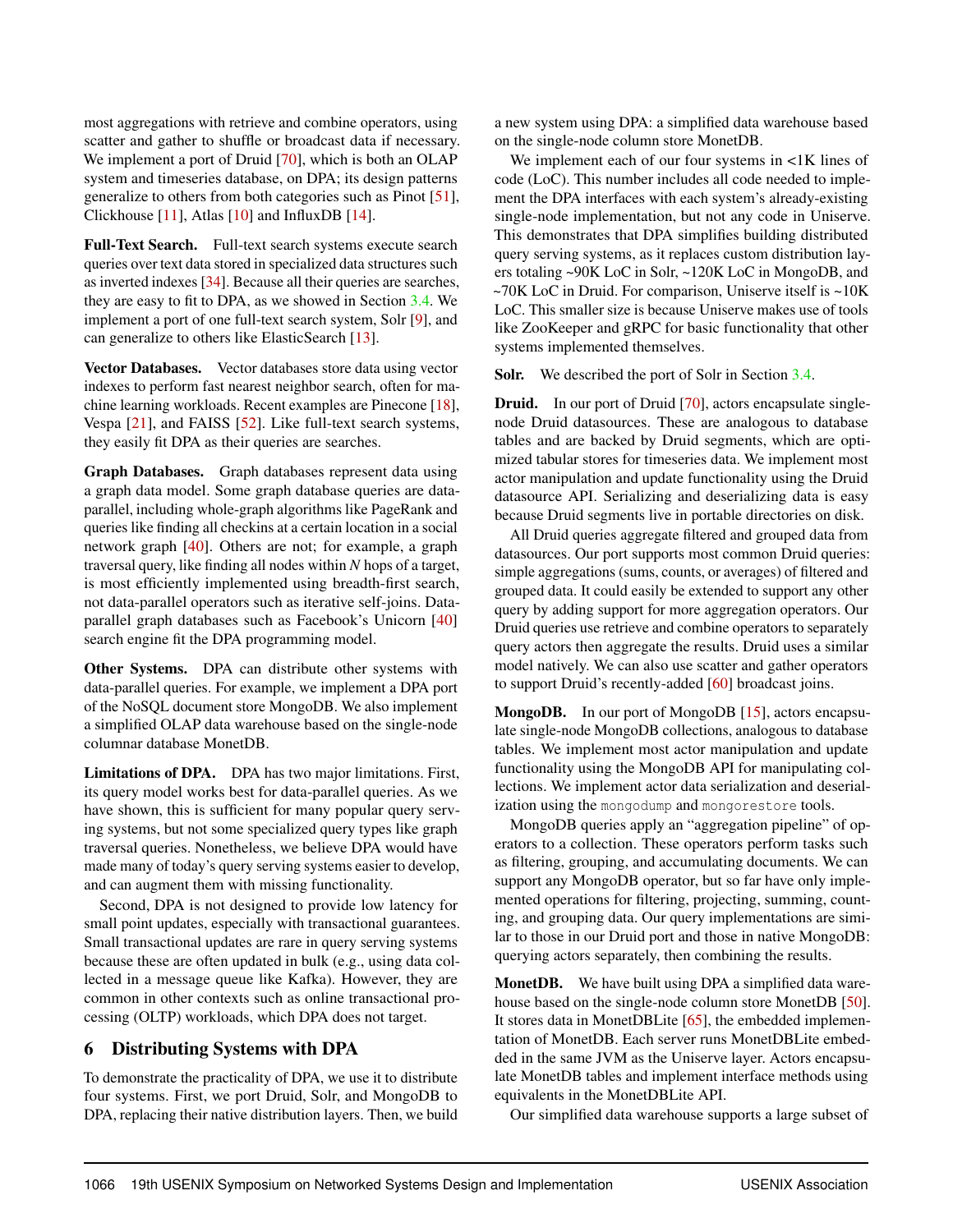SQL, including selection, projection, equijoins, grouping, and aggregation. We implement simple aggregation queries with retrieve and combine operators, as in other systems. To execute more complex queries, such as joins, we use scatter and gather operators to shuffle or broadcast data, then use retrieve and combine operators to produce a query result.

# <span id="page-9-0"></span>7 Experimental Evaluation

We evaluate DPA and Uniserve using the four systems discussed in Section [6.](#page-8-0) As we have shown, DPA makes distributing these systems considerably simpler; each requires <1K lines of code to distribute as compared to the tens of thousands of lines in custom distribution layers (~90K in Solr, ~120K in MongoDB, and ~70K in Druid). Our evaluation shows that:

- 1. Distributed systems built using DPA and a specialized single-node system, such as our MonetDB-based simplified data warehouse, can match or outperform comparable distributed systems such as Spark-SQL and Redshift.
- 2. DPA ports of distributed systems match the performance of natively distributed systems under ideal conditions, such as static workloads without load skew.
- 3. DPA ports of distributed systems provide new features such as elasticity and load balancing and so outperform natively distributed systems under less ideal conditions – workloads that change, have load skew, or have failures.

# 7.1 Experimental Setup

We run most benchmarks on a cluster of m5d.xlarge AWS instances, each with four CPUs, 16 GB of RAM, and an attached SSD. We evaluate using Apache Solr 8.6.1, Apache Druid 0.20.1, MongoDB 4.2.3, and MonetDBLite-Java 2.39. We use four data servers for smaller-scale benchmarks and forty for large-scale benchmarks. In both cases, an additional node is set aside for the coordinator.

When benchmarking Solr, Druid, and MongoDB natively, we place the master (Solr ZooKeeper instance, Druid coordinator, MongoDB config and mongos servers) on a machine by itself and a data server (SolrCloud node, Druid historical, MongoDB server) on each other node. We also disable query caching and set the minimum replication factor to 1.

When benchmarking systems with Uniserve, we use the implementations described in Section [6.](#page-8-0) We place the Uniserve coordinator and a ZooKeeper server on a machine by themselves and data servers on the other nodes.

## 7.2 Experiment Workloads

We evaluate each system with a representative workload taken when possible from the system's own benchmarks. All of our comparison systems achieve state-of-the-art performance on their benchmarks, so DPA also achieves state-of-the-art performance by matching them. We benchmark Solr with queries from the Lucene nightly benchmarks [\[59\]](#page-15-6). We run each query

on a dataset of 1M Wikipedia documents (more for large-scale benchmarks) taken from the nightly benchmarks. We use two representative nightly benchmark queries–an exact query for the number of documents that include the phrase "is also" and a sloppy query for the number of documents that include a phrase within edit distance four of the phrase "of the."

We benchmark Druid with two of the benchmark queries from the Druid paper [\[54,](#page-15-7) [70\]](#page-15-0). These are TPC-H queries modified by the Druid developers to reflect the strengths of Druid; we run each against 6M rows of TPC-H data. The queries we use are sum all, which sums four columns of data; and parts\_details, which performs a group-and-aggregate.

We benchmark MongoDB using YCSB [\[39\]](#page-14-8), simulating an analytics workload. Before running the workload, we insert 10M sequential items (10GB of data) into the database. We run a workload of 100% scans, where each scan retrieves one field from each of uniformly between 1000 and 2000 items. We base our YCSB client implementation on the MongoDB YCSB client from the YCSB GitHub repository [\[22\]](#page-13-20).

We benchmark our data warehouse using representative TPC-H queries (Q1, Q3, and Q10) at scale factors of 5 and 25, requiring 5GB and 25GB of data respectively.

# 7.3 Benchmarks

Ideal Conditions. We first benchmark our Solr, Druid, and MongoDB ports on a uniform workload where each data item is equally likely to be queried. We run each benchmark with several client workers; each repeatedly makes the query and waits for it to complete, recording throughput and latency. We start with a single worker and add more until throughput no longer increases, showing results in Figure [5.](#page-10-0) We find that, as expected, our ports' performance is similar to native system performance on all benchmarks.

Scalability. We next evaluate Uniserve scalability, scaling the Solr benchmarks with one client worker from four to forty servers. We scale the amount of data to maintain a constant 5 GB of data per server. We show results in Figure [6.](#page-10-1) Because all queries access all data, we expect performance to be near-constant as the number of servers (and amount of data) increases, and indeed it is.

Data Warehouse Benchmarks. We next benchmark our simplified data warehouse based on MonetDB, comparing its performance with native MonetDB, Spark-SQL [\[28\]](#page-13-21), and Redshift [\[47\]](#page-14-9). We use three TPC-H queries: Q1, an aggregation query; Q3, a three-way join; and Q10, a four-way join. We implement Q3 and Q10 using scatter and gather operators to perform both broadcast and shuffle joins. We show results in Figure [7.](#page-10-2) We run multiple trials of each benchmark, reporting the average of results after performance stabilizes. This ensures Spark-SQL and Redshift can cache data in memory.

We first investigate the overhead Uniserve adds to singlenode MonetDB. On a single node, our data warehouse performs the same as native MonetDB on the aggregation query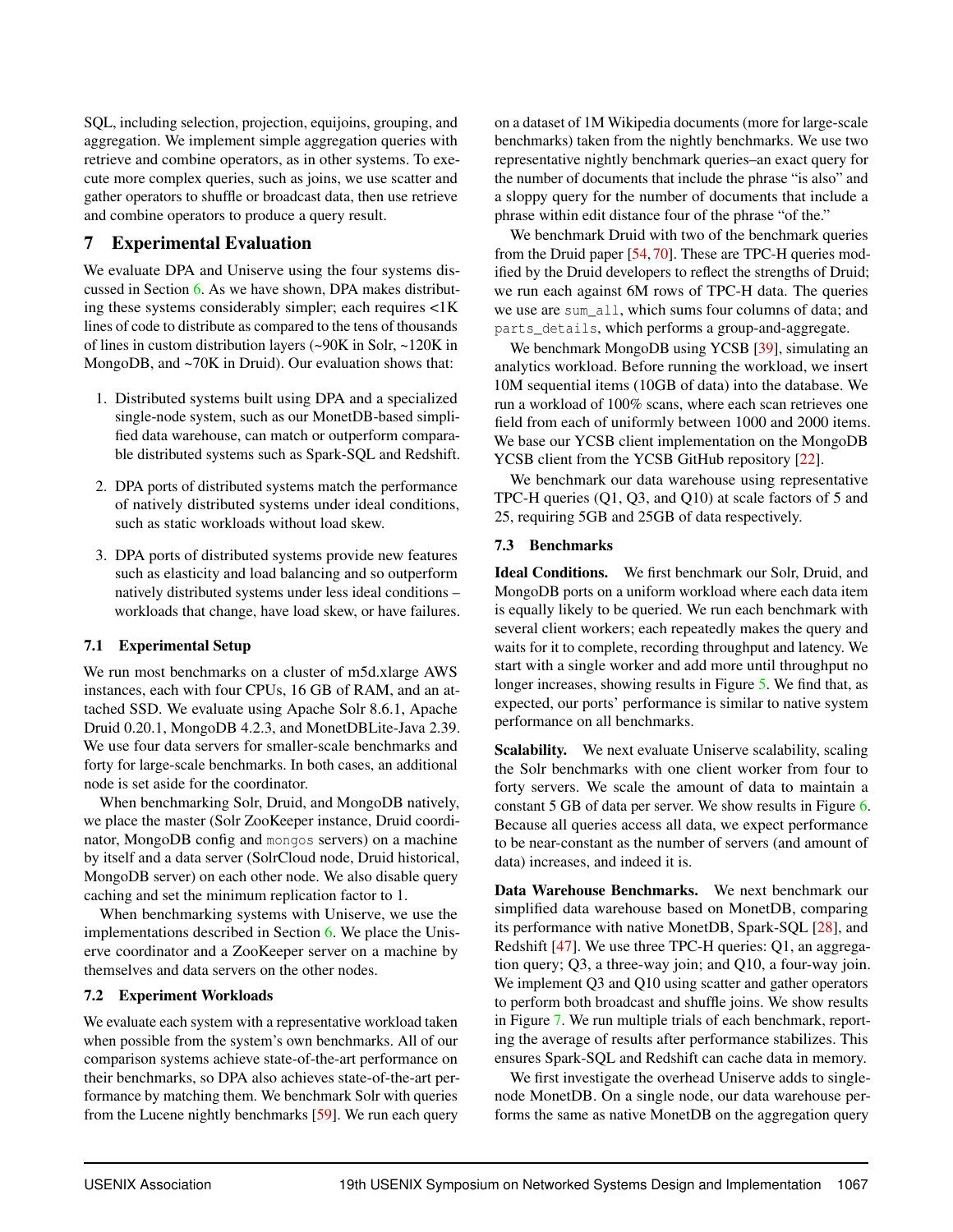<span id="page-10-0"></span>

Figure 5: Throughput versus latency for native systems and DPA ports on uniform and static query workloads. Our ports match native system performance.

<span id="page-10-1"></span>

Figure 6: Uniserve scalability on the Solr benchmarks.

Q1 but worse on Q3 and Q10 due to the communication cost of shuffling. We then compare our system to Spark-SQL and Redshift on 160 cores (forty servers for Uniserve and Spark-SQL, five dc2.8xlarge Redshift servers). We find that our data warehouse outperforms Spark-SQL and matches Redshift. This shows that by distributing a single-node system like MonetDB, DPA can in <1K lines of code match or outperform popular distributed systems like Redshift and Spark-SQL on their core workloads.

Update Performance. We next investigate Uniserve update performance. We benchmark 1 MB, 10 MB, and 100 MB updates on Solr, Druid, and MongoDB, using each system's benchmark dataset. We use these bulk writes because they are typical of query serving system workloads. We compare native system performance to Uniserve performance, showing results in Figure [8.](#page-10-3) For Solr and Druid, we provide eventual consistency, matching those systems' semantics; for MongoDB we enable update serializability (through two-phase commit in Uniserve) and perform the update on four partitions in parallel. We find that across the board, Uniserve matches

<span id="page-10-2"></span>

Figure 7: Comparison between our simplified data warehouse, single-node MonetDB, Spark-SQL, and Redshift on TPC-H queries Q1, Q3, and Q10 on 4 cores (single-node) and on 160 cores with TPC-H scale factors of 5 and 25. Uniserve is competitive on a single node and outperforms Spark-SQL and matches Redshift at scale.

<span id="page-10-3"></span>

Figure 8: Execution time of 1 MB, 10 MB, and 100 MB updates with native systems and with Uniserve. Uniserve matches native system performance.

native system update performance.

Hotspots. To demonstrate the importance of load balancing, we next investigate the performance of the default Uniserve load balancer on benchmarks with load skew. We compare against Druid, whose load balancer ensures each server hosts the same amount of data but does not balance query load. First, we execute a workload where 7/8 of the queries are sent to a single slice of data (four months) and scatter the rest uniformly on the remainder of the data, showing results in Figure [9a](#page-11-0). Because Uniserve balances load in the hotspot, it outperforms Druid by up to  $3\times$ .

We next repeat the experiment, fixing the number of clients at twelve but varying the fraction of queries sent to the hotspot. We show results in Figure [9b](#page-11-0). We find that changing skew does not affect Uniserve performance because Uniserve keeps load balanced under any load distribution. However, Druid performance worsens with increasing skew.

Dynamic Load. To demonstrate the importance of elasticity in query serving systems, we next investigate the performance of the default Uniserve auto-scaler on a dynamic workload. We run the Solr sloppy benchmark for six hours sending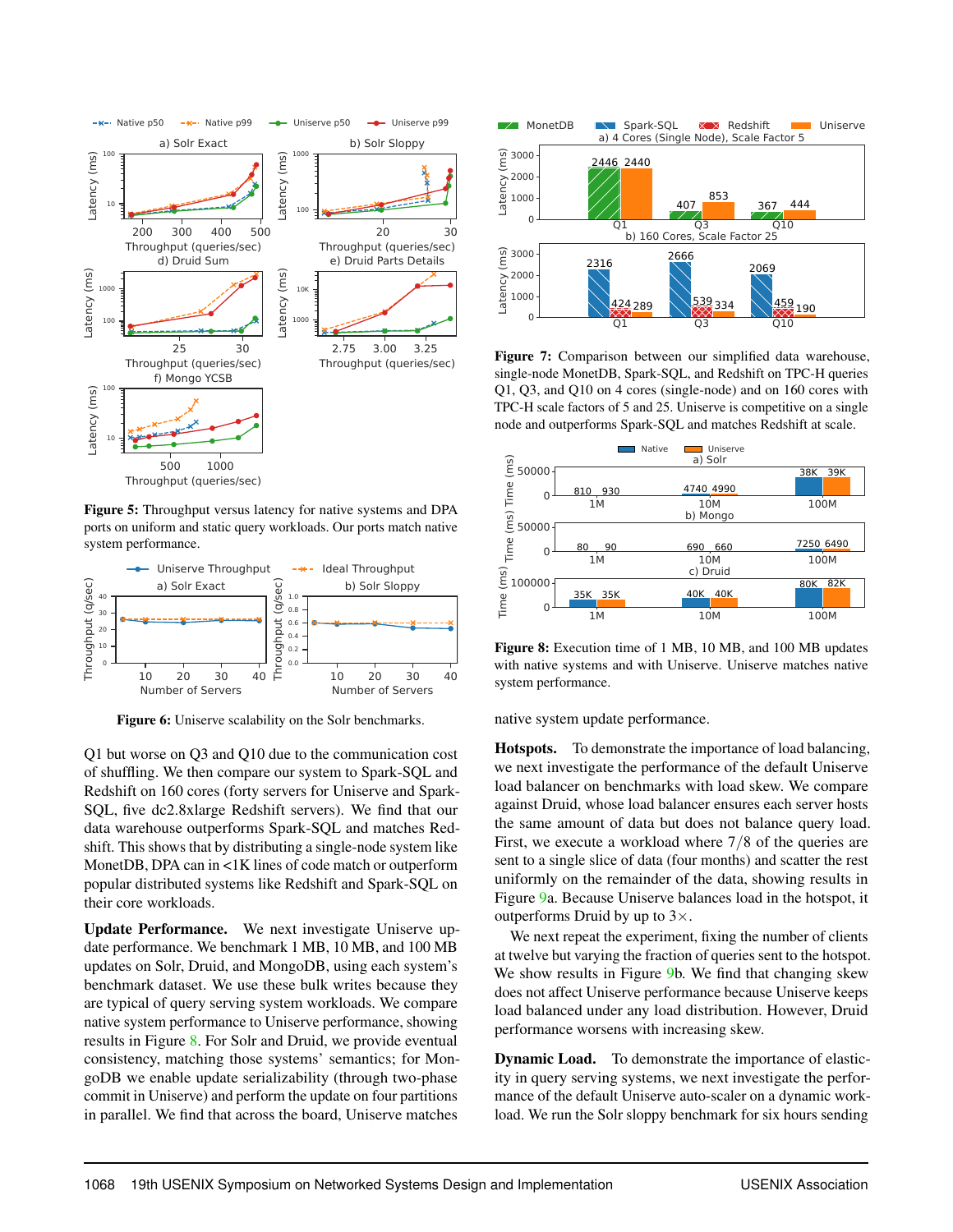<span id="page-11-0"></span>

Figure 9: Effect of query skew and load balancing for Druid- and Uniserve-distributed queries. On the left, we vary throughput in a workload where one slice of data receives 7/8 of queries; Uniserve balances load and so outperforms Druid. On the right, we vary the fraction of queries received by the hot slice; Uniserve keeps performance constant as skew increases but Druid does not.

queries at a target throughput, which varies from 240 to 1300 uniformly distributed queries per minute. Uniserve starts with one server and adds or removes more as load changes. We show results in Figure [10.](#page-11-1) We see that Uniserve is always able to scale to meet the target throughput. As load increases, it adds servers so there are always enough to process each query in time. As load decreases, it removes unnecessary servers but keeps enough to process incoming queries. Because the target query runs in parallel on all actors, adding servers decreases latency (as the query can run in parallel on more cores on more servers) and removing servers increases latency.

Importantly, Uniserve can resize clusters without losing performance. By prefetching replicas of moved actors onto new servers before serving any queries, Uniserve guarantees that queries need not contend with actor transfers for resources. As a result, Uniserve can add or remove servers without affecting throughput or median latency. Tail latency does spike briefly when a server is added, but this represents only the handful of queries sent between when Uniserve notifies servers of the new server and when it notifies clients.

Failures. We next investigate how Uniserve deals with server failures, using the Druid sum all benchmark. We run this benchmark for ten minutes with a client sending 500 asynchronous queries uniformly per minute. Three minutes into the benchmark, we kill  $-9$  a data server. We record how many queries succeed during each minute of the benchmark. We run the benchmark twice, once starting with four replicas of each data partition or actor (one on each server), and once with just a single replica. We show results in Figure [11.](#page-12-0)

When all servers have replicas of all partitions [\(11b](#page-12-0)), Uniserve recovers instantly, routing queries to replicas. Druid, however, takes thirty seconds to route queries to replicas, resulting in hundreds of query failures. When there is only one replica of each partition [\(11a](#page-12-0)), both systems fail hundreds of queries but recover within thirty seconds by restoring replicas from durable cloud storage. However, while all queries sent to Uniserve either fail or successfully complete, some "successful" Druid queries return incorrect results. This experiment confirms previously-reported issues Druid faces in large-scale

<span id="page-11-1"></span>

Figure 10: On the Solr sloppy benchmark with Uniserve autoscaling, varying target throughput and observing effects on actual throughput, average cluster CPU usage, the number of cluster servers, and query latencies. Uniserve scales the cluster so that actual throughput always matches target throughput; resizing causes only brief (<1 sec) spikes in query latency. Latency decreases as cluster size increases because all queries run on all data and their parallelism increases as the data is spread over more servers.

deployments [\[56\]](#page-15-8) and shows Uniserve can address them.

# 8 Related Work

Actors Actor models are abstractions for concurrent computation built around stateful agents called actors [\[26\]](#page-13-22). Prior surveys [\[53\]](#page-14-10) identified five characteristics of an actor model: actors encapsulate their own state, exhibit location transparency, are mobile, are scheduled fairly, and communicate through message passing. DPA actors exhibit four of these properties: they encapsulate shards of data, are addressable through partition keys, can be moved between servers, and share resources on each machine. However, unlike prior actor models, DPA actors do not communicate via message passing but are instead acted on by parallel operators and updates. Other systems based on actors include Erlang [\[30\]](#page-13-23), a programming langauge with built-in actor support; Akka [\[8\]](#page-13-24), which supports actors on the JVM, including persistent actors with durable state; Orleans [\[33,](#page-14-11)[35\]](#page-14-3), which supports virtual actors that are only instantiated on-demand when required; and Ray  $[61, 69]$  $[61, 69]$  $[61, 69]$ , where developers can call remote procedures on stateful actors.

Critically, most existing actor models focus on *concurrent* computations, not the *parallel* ones performed by query serving systems and DPA. Most actor models do not support cross-actor transactions, requiring users to manually implement protocols such as two-phase commit. Even in systems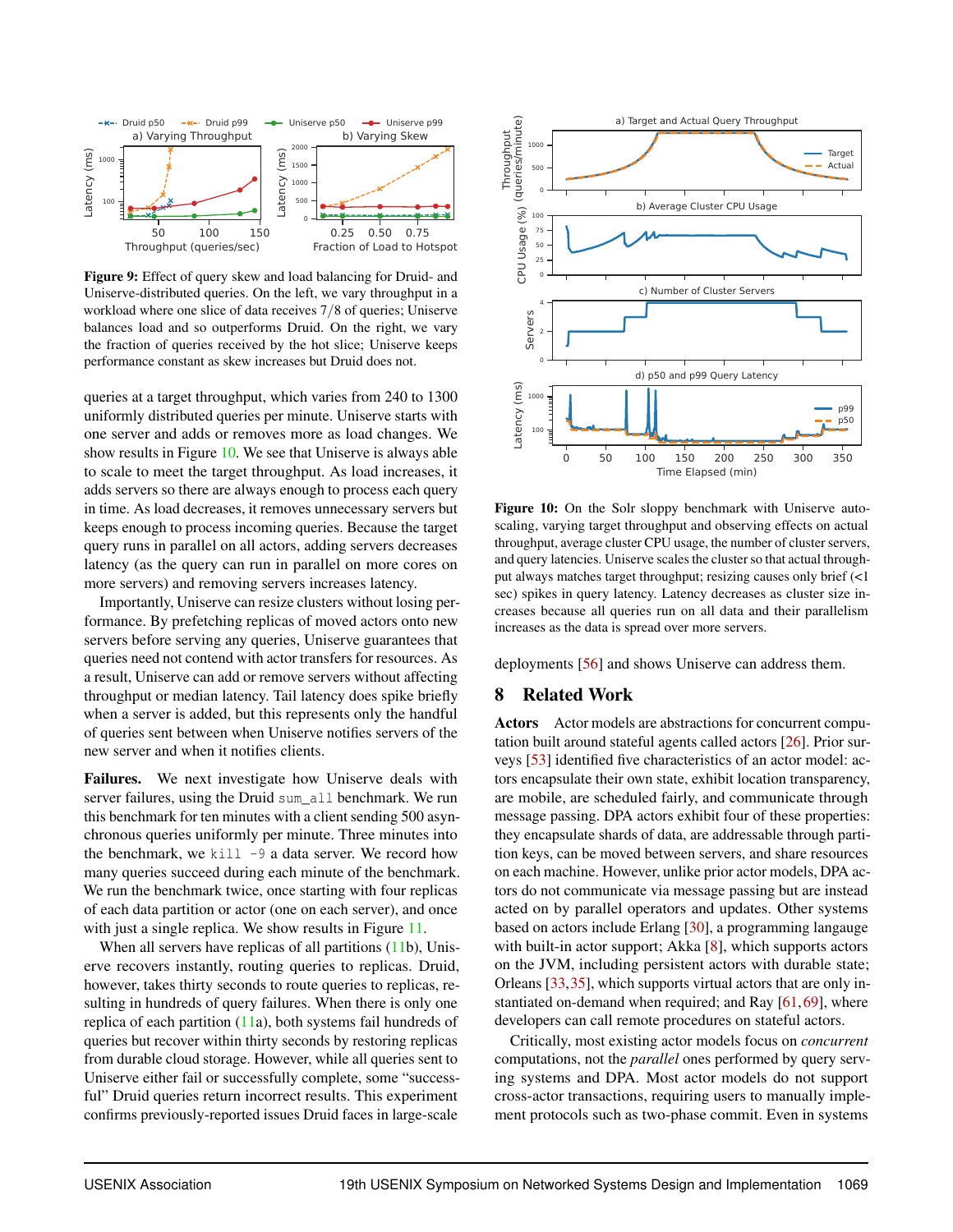<span id="page-12-0"></span>

Figure 11: Query throughput (targeting 500 queries/min) of Druidand Uniserve-distributed sum\_all queries when one data server is killed after three minutes. The left graph shows performance starting with a single replica of each partition; the right graph with four.

like Ray which allow many actors to be accessed in parallel, there is only limited support for collective operators like gather or scatter [\[23\]](#page-13-25) and no support for consistency or atomicity guarantees across actors. DPA instead reasons about parallel operators directly, taking advantage of the fact that query serving systems mostly need to support bulk updates as opposed to many concurrent write transactions, and offers multiple consistency levels to support different system designs. Eldeeb and Bernstein extended Orleans with a transactional actor concept [\[43\]](#page-14-12), but that work focused on allowing clients to make multiple calls to the same actor as a single transaction and tracking these calls' effects on downstream actors through message passing, which would be expensive for the large data-parallel operations that DPA targets. Early versions of Akka also supported transactional actors on the same server [\[2\]](#page-13-26), but this was removed because the mechanism was hard to extend to multiple servers [\[1\]](#page-13-27).

Other Distributed Programming Models One class of programming model often used for parallel queries are batch frameworks like MapReduce [\[42\]](#page-14-13), Hadoop [\[66\]](#page-15-10), Percolator [\[64\]](#page-15-11), Dryad [\[71\]](#page-15-12), and Spark [\[72\]](#page-15-3). Unlike query serving systems, these only execute computations and do not provide abstractions for managing data, typically assuming its immutability. Moreover, they are not designed for low latency and typically do not implement many of the optimizations used in query serving systems, such as augmenting data with secondary indexes. Researchers have attempted to build updatable data structures over Spark RDDs, such as PART [\[41\]](#page-14-14), but these are greatly limited by the immutability of RDDs.

Streaming and dataflow systems like Spark Streaming [\[27,](#page-13-28) [73\]](#page-16-1), Naiad [\[62\]](#page-15-13), and Flink [\[36\]](#page-14-15) execute queries in real time on streaming data. However, unlike query serving systems, they focus primarily on continuous computation (incrementally updating the result of a query as data comes in) and do not perform data management or low-latency query serving. They are often used to write data into a query serving system.

Cluster management systems like Helix [\[46\]](#page-14-16), Mesos [\[48\]](#page-14-17), and YARN [\[68\]](#page-15-14) are designed to deploy distributed systems at scale. Mesos and YARN are primarily concerned with assigning resources to each application. Helix, like Uniserve,

automatically manages the applications running on it, providing features such as elasticity and fault tolerance. However, it is not designed for query serving workloads and lacks a query model and abstractions for consistency and atomicity.

Auto-sharding systems like Slicer [\[25\]](#page-13-29), Centrifuge [\[24\]](#page-13-30), and Shard Manager [\[55\]](#page-15-15) assign data and queries to shards based on partition keys, like DPA. Slicer and Centrifuge *only* manage key affinity, telling applications what keys are assigned to what servers. Shard Manager goes further and manages data placement, moving data shards between servers. However, unlike Uniserve, these systems do not provide highlevel abstractions on top of shards, such as parallel operators and updates with consistency and atomicity guarantees.

Thor [\[58\]](#page-15-16) stores data in persistent distributed objects for heterogeneous applications to access. These objects resemble DPA actors, but Thor must run object operations on client machines and does not provide high-level abstractions such as a query model or configurable consistency guarantees.

Middleware systems for databases automatically distribute data and queries across existing database installations and provide features like fault tolerance [\[57,](#page-15-17) [63\]](#page-15-18) and load balancing [\[31\]](#page-13-31). However, these solutions are typically specialized to particular database types, like relational databases [\[37,](#page-14-18) [38\]](#page-14-19) or NoSQL stores [\[44\]](#page-14-20), and do not provide general abstractions to support a wide range of data and query models like DPA.

#### 9 Conclusion

Query serving systems are an important emerging class of distributed systems that power many Internet applications. Traditionally, they are implemented from scratch, requiring substantial effort to add distributed query processing and data management functionality. We presented *data-parallel actors (DPA)*, a high-level programming model that allows developers to build reliable and performant distributed query serving systems from single-node data structures and logic. We showed that DPA can express the functionality of a wide range of query serving systems by building a simplified data warehouse and porting Druid, Solr, and MongoDB to DPA in <1K lines of code, matching performance and adding rich missing functionality such as automatic load balancing and auto-scaling. We believe DPA is a valuable tool to help organizations more easily develop these important systems.

Acknowledgments We thank the anonymous reviewers and our shepherd Mahesh Balakrishnan. This research was supported in part by affiliate members and other supporters of the Stanford DAWN project—Ant Financial, Facebook, Google, and VMware—as well as Toyota Research Institute, Cisco, SAP, and the NSF under CAREER grant CNS-1651570. Any opinions, findings, and conclusions or recommendations expressed in this material are those of the authors and do not necessarily reflect the views of the NSF. Toyota Research Institute (TRI) provided funds to assist the authors with their research but this article solely reflects the opinions and conclusions of its authors and not TRI or any other Toyota entity.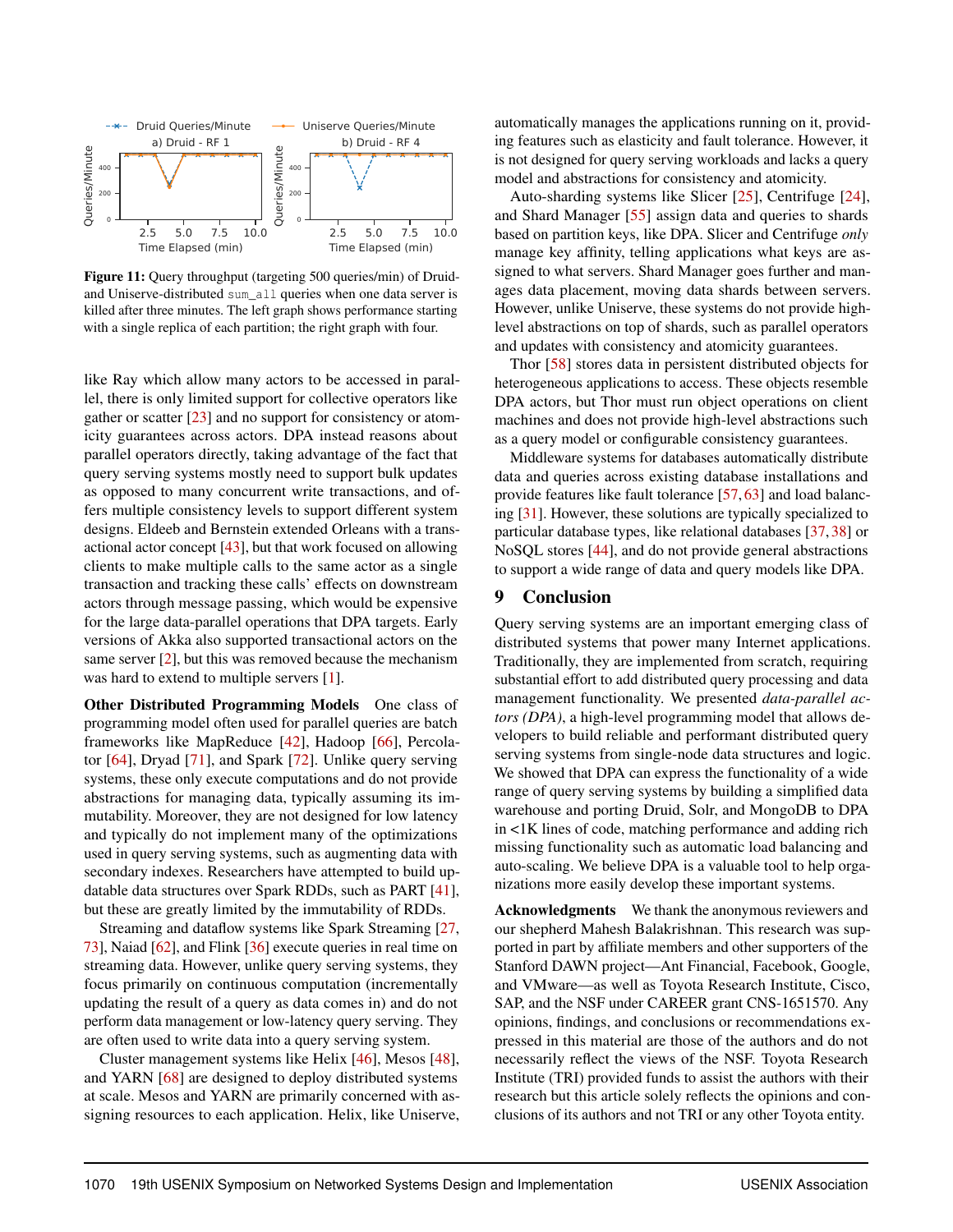## References

- <span id="page-13-27"></span>[1] Akka 2.4 migration guide. [https://doc.akka.io/](https://doc.akka.io/docs/akka/2.4/project/migration-guide-2.3.x-2.4.x.html) [docs/akka/2.4/project/migration-guide-2.3.](https://doc.akka.io/docs/akka/2.4/project/migration-guide-2.3.x-2.4.x.html)  $x-2.4.x.html.$  $x-2.4.x.html.$
- <span id="page-13-26"></span>[2] Akka transactors documentation. [https://doc.akka.](https://doc.akka.io/docs/akka/2.2/scala/transactors.html) [io/docs/akka/2.2/scala/transactors.html](https://doc.akka.io/docs/akka/2.2/scala/transactors.html), 2015.
- <span id="page-13-12"></span>[3] How to Setup ElasticSearch Cluster with Auto-Scaling on Amazon EC2? [https://stackoverflow.com/](https://stackoverflow.com/questions/18010752/) [questions/18010752/](https://stackoverflow.com/questions/18010752/), 2015.
- <span id="page-13-13"></span>[4] MongoDB Cluster with AWS Cloud Formation and Auto-Scaling. [https://stackoverflow.com/](https://stackoverflow.com/questions/30790038/) [questions/30790038/](https://stackoverflow.com/questions/30790038/), 2016.
- <span id="page-13-10"></span>[5] Why Architecting for Disaster Recovery is Important for Your Time Series Data. [https://www.influxdata.](https://www.influxdata.com/customer/capital-one/) [com/customer/capital-one/](https://www.influxdata.com/customer/capital-one/), 2018.
- <span id="page-13-9"></span>[6] How Walmart is Combating Fraud and Saving Consumers Millions. [https://www.elastic.co/](https://www.elastic.co/elasticon/tour/2019/dallas/) [elasticon/tour/2019/dallas/](https://www.elastic.co/elasticon/tour/2019/dallas/), 2019.
- <span id="page-13-11"></span>[7] Enterprise Scale Analytics Platform Powered by Druid at Target. [https://imply.io/](https://imply.io/virtual-druid-summit) [virtual-druid-summit](https://imply.io/virtual-druid-summit), 2020.
- <span id="page-13-24"></span>[8] Akka. <https://akka.io/>, 2021.
- <span id="page-13-0"></span>[9] Apache Solr. <https://lucene.apache.org/solr/>, 2021.
- <span id="page-13-5"></span>[10] Atlas. <https://github.com/Netflix/atlas>, 2021.
- <span id="page-13-2"></span>[11] ClickHouse. <https://clickhouse.tech/>, 2021.
- <span id="page-13-16"></span>[12] DB-Engines Ranking. [https://db-engines.com/](https://db-engines.com/en/ranking) [en/ranking](https://db-engines.com/en/ranking), 2021.
- <span id="page-13-1"></span>[13] Elasticsearch. <www.elastic.co>, 2021.
- <span id="page-13-3"></span>[14] InfluxDB. <https://www.influxdata.com/>, 2021.
- <span id="page-13-6"></span>[15] MongoDB. <https://www.mongodb.com/>, 2021.
- <span id="page-13-15"></span>[16] MongoDB for Analytics. [https://www.mongodb.](https://www.mongodb.com/analytics) [com/analytics](https://www.mongodb.com/analytics), 2021.
- <span id="page-13-4"></span>[17] OpenTSDB. <http://opentsdb.net/>, 2021.
- <span id="page-13-7"></span>[18] Pinecone. <https://www.pinecone.io/>, 2021.
- <span id="page-13-18"></span>[19] Shards and Indexing Data in SolrCloud, Aug 2021.
- <span id="page-13-17"></span>[20] Solr Distributed Requests. [https://solr.apache.](https://solr.apache.org/guide/8_8/distributed-requests.html) [org/guide/8\\_8/distributed-requests.html](https://solr.apache.org/guide/8_8/distributed-requests.html), 2021.
- <span id="page-13-8"></span>[21] Vespa. <https://vespa.ai/>, 2021.
- <span id="page-13-20"></span>[22] YCSB GitHub. [https://github.com/](https://github.com/brianfrankcooper/YCSB) [brianfrankcooper/YCSB](https://github.com/brianfrankcooper/YCSB), 2021.
- <span id="page-13-25"></span>[23] Ray collective communication. [https://docs.ray.](https://docs.ray.io/en/latest/ray-collective.html) [io/en/latest/ray-collective.html](https://docs.ray.io/en/latest/ray-collective.html), 2022.
- <span id="page-13-30"></span>[24] Atul Adya, John Dunagan, and Alec Wolman. Centrifuge: Integrated lease management and partitioning for cloud services. In *NSDI*, volume 10, pages 1–16, 2010.
- <span id="page-13-29"></span>[25] Atul Adya, Daniel Myers, Jon Howell, Jeremy Elson, Colin Meek, Vishesh Khemani, Stefan Fulger, Pan Gu, Lakshminath Bhuvanagiri, Jason Hunter, et al. Slicer: Auto-sharding for Datacenter Applications. In *12th USENIX Symposium on Operating Systems Design and Implementation (OSDI 16)*, pages 739–753, 2016.
- <span id="page-13-22"></span>[26] Gul A Agha. Actors: A model of concurrent computation in distributed systems. Technical report, Massachusetts Inst of Tech Cambridge Artificial Intelligence Lab, 1985.
- <span id="page-13-28"></span>[27] Michael Armbrust, Tathagata Das, Joseph Torres, Burak Yavuz, Shixiong Zhu, Reynold Xin, Ali Ghodsi, Ion Stoica, and Matei Zaharia. Structured streaming: A declarative api for real-time applications in apache spark. In *Proceedings of the 2018 International Conference on Management of Data*, SIGMOD '18, page 601–613, New York, NY, USA, 2018. Association for Computing Machinery.
- <span id="page-13-21"></span>[28] Michael Armbrust, Reynold S Xin, Cheng Lian, Yin Huai, Davies Liu, Joseph K Bradley, Xiangrui Meng, Tomer Kaftan, Michael J Franklin, Ali Ghodsi, et al. Spark SQL: Relational Data Processing in Spark. In *Proceedings of the 2015 ACM SIGMOD International Conference on Management of Data*, pages 1383–1394, 2015.
- <span id="page-13-14"></span>[29] Joe Armstrong. A History of Erlang. In *Proceedings of the Third ACM SIGPLAN Conference on History of Programming Languages*, pages 6–1, 2007.
- <span id="page-13-23"></span>[30] Joe Armstrong. Erlang. *Communications of the ACM*, 53(9):68–75, September 2010.
- <span id="page-13-31"></span>[31] Jaiganesh Balasubramanian, Douglas C Schmidt, Lawrence Dowdy, and Ossama Othman. Evaluating the Performance of Middleware Load Balancing Strategies. In *Proceedings. Eighth IEEE International Enterprise Distributed Object Computing Conference, 2004. EDOC 2004.*, pages 135–146. IEEE, 2004.
- <span id="page-13-19"></span>[32] Jeff Barr. New AWS Auto Scaling – Unified Scaling For Your Cloud Applications. 2018.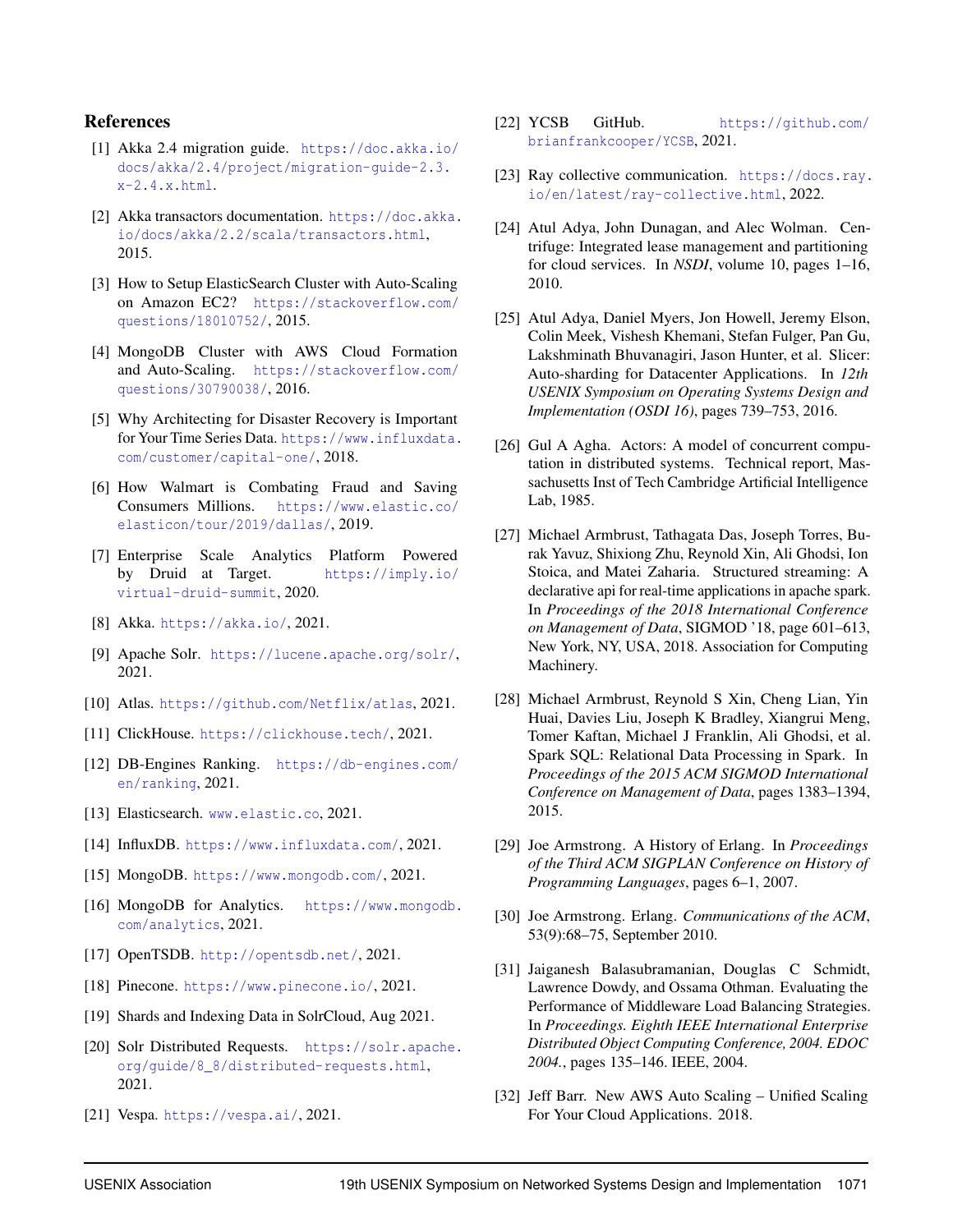- <span id="page-14-11"></span>[33] Phil Bernstein, Sergey Bykov, Alan Geller, Gabriel Kliot, and Jorgen Thelin. Orleans: Distributed virtual actors for programmability and scalability. Technical Report MSR-TR-2014-41, March 2014.
- <span id="page-14-5"></span>[34] Andrzej Białecki, Robert Muir, and Grant Ingersoll. Apache Lucene 4. In *SIGIR 2012 Workshop on Open Source Information Retrieval*, page 17, 2012.
- <span id="page-14-3"></span>[35] Sergey Bykov, Alan Geller, Gabriel Kliot, James R Larus, Ravi Pandya, and Jorgen Thelin. Orleans: Cloud Computing for Everyone. In *Proceedings of the 2nd ACM Symposium on Cloud Computing*, pages 1–14, 2011.
- <span id="page-14-15"></span>[36] Paris Carbone, Asterios Katsifodimos, Stephan Ewen, Volker Markl, Seif Haridi, and Kostas Tzoumas. Apache flink: Stream and batch processing in a single engine. *Bulletin of the IEEE Computer Society Technical Committee on Data Engineering*, 36(4), 2015.
- <span id="page-14-18"></span>[37] Emmanuel Cecchet, George Candea, and Anastasia Ailamaki. Middleware-Based Database Replication: the Gaps Between Theory and Practice. In *Proceedings of the 2008 ACM SIGMOD International Conference on Management of Data*, pages 739–752, 2008.
- <span id="page-14-19"></span>[38] Emmanuel Cecchet, Marguerite Julie, and Willy Zwaenepoel. C-JDBC: Flexible Database Clustering Middleware. In *USENIX Annual Technical Conference*, number CONF, 2004.
- <span id="page-14-8"></span>[39] Brian F Cooper, Adam Silberstein, Erwin Tam, Raghu Ramakrishnan, and Russell Sears. Benchmarking Cloud Serving Systems with YCSB. In *Proceedings of the 1st ACM symposium on Cloud computing*, pages 143–154, 2010.
- <span id="page-14-0"></span>[40] Michael Curtiss, Iain Becker, Tudor Bosman, Sergey Doroshenko, Lucian Grijincu, Tom Jackson, Sandhya Kunnatur, Soren Lassen, Philip Pronin, Sriram Sankar, et al. Unicorn: A system for searching the social graph. *Proceedings of the VLDB Endowment*, 6(11):1150– 1161, 2013.
- <span id="page-14-14"></span>[41] Ankur Dave, Joseph E Gonzalez, Michael J Franklin, and Ion Stoica. Persistent adaptive radix trees: Efficient fine-grained updates to immutable data.
- <span id="page-14-13"></span>[42] Jeffrey Dean and Sanjay Ghemawat. MapReduce: Simplified Data Processing on Large Clusters. 2004.
- <span id="page-14-12"></span>[43] Tamer Eldeeb and Phil Bernstein. Transactions for distributed actors in the cloud. Technical Report MSR-TR-2016-1001, October 2016.
- <span id="page-14-20"></span>[44] Felix Gessert, Florian Bücklers, and Norbert Ritter. Orestes: A scalable database-as-a-service architecture

for low latency. In *2014 IEEE 30th international conference on data engineering workshops*, pages 215–222. IEEE, 2014.

- <span id="page-14-6"></span>[45] Mainak Ghosh, Ashwini Raina, Le Xu, Xiaoyao Qian, Indranil Gupta, and Himanshu Gupta. Popular is Cheaper: Curtailing Memory Costs in Interactive Analytics Engines. In *Proceedings of the Thirteenth EuroSys Conference*, pages 1–14, 2018.
- <span id="page-14-16"></span>[46] Kishore Gopalakrishna, Shi Lu, Zhen Zhang, Adam Silberstein, Kapil Surlaker, Ramesh Subramonian, and Bob Schulman. Untangling cluster management with helix. In *Proceedings of the Third ACM Symposium on Cloud Computing*, SoCC '12, New York, NY, USA, 2012. Association for Computing Machinery.
- <span id="page-14-9"></span>[47] Anurag Gupta, Deepak Agarwal, Derek Tan, Jakub Kulesza, Rahul Pathak, Stefano Stefani, and Vidhya Srinivasan. Amazon Redshift and the Case for Simpler Data Warehouses. In *Proceedings of the 2015 ACM SIGMOD International Conference on Management of Data*, pages 1917–1923, 2015.
- <span id="page-14-17"></span>[48] Benjamin Hindman, Andy Konwinski, Matei Zaharia, Ali Ghodsi, Anthony D. Joseph, Randy Katz, Scott Shenker, and Ion Stoica. Mesos: A platform for finegrained resource sharing in the data center. In *8th USENIX Symposium on Networked Systems Design and Implementation (NSDI 11)*, Boston, MA, March 2011. USENIX Association.
- <span id="page-14-7"></span>[49] Patrick Hunt, Mahadev Konar, Flavio Paiva Junqueira, and Benjamin Reed. Zookeeper: Wait-free coordination for internet-scale systems. In *USENIX annual technical conference*, volume 8, 2010.
- <span id="page-14-4"></span>[50] S Idreos, F Groffen, N Nes, S Manegold, S Mullender, and M Kersten. Monetdb: Two decades of research in column-oriented database. *IEEE Data Engineering Bulletin*, 2012.
- <span id="page-14-1"></span>[51] Jean-François Im, Kishore Gopalakrishna, Subbu Subramaniam, Mayank Shrivastava, Adwait Tumbde, Xiaotian Jiang, Jennifer Dai, Seunghyun Lee, Neha Pawar, Jialiang Li, et al. Pinot: Realtime OLAP for 530 Million Users. In *Proceedings of the 2018 International Conference on Management of Data*, pages 583–594, 2018.
- <span id="page-14-2"></span>[52] Jeff Johnson, Matthijs Douze, and Hervé Jégou. Billionscale similarity search with gpus. *IEEE Transactions on Big Data*, 7(3):535–547, 2021.
- <span id="page-14-10"></span>[53] Rajesh K Karmani, Amin Shali, and Gul Agha. Actor frameworks for the jvm platform: a comparative analysis. In *Proceedings of the 7th International Conference*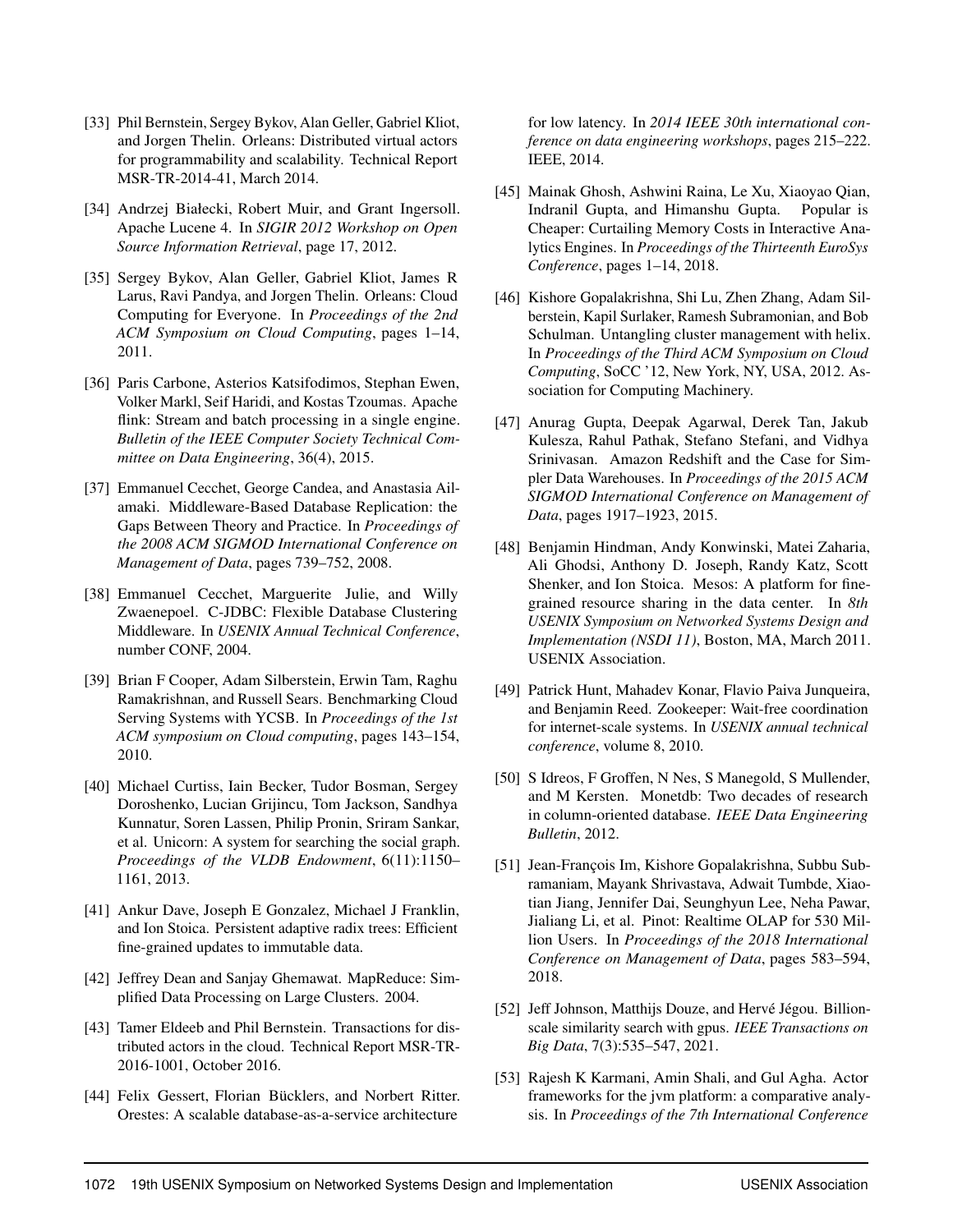*on Principles and Practice of Programming in Java*, pages 11–20, 2009.

- <span id="page-15-7"></span>[54] Xavier Léauté. Benchmarking Druid. 2014.
- <span id="page-15-15"></span>[55] Sangmin Lee, Zhenhua Guo, Omer Sunercan, Jun Ying, Thawan Kooburat, Suryadeep Biswal, Jun Chen, Kun Huang, Yatpang Cheung, Yiding Zhou, Kaushik Veeraraghavan, Biren Damani, Pol Mauri Ruiz, Vikas Mehta, and Chunqiang Tang. Shard manager: A generic shard management framework for geo-distributed applications. In *Proceedings of the ACM SIGOPS 28th Symposium on Operating Systems Principles*, SOSP '21, page 553–569, New York, NY, USA, 2021. Association for Computing Machinery.
- <span id="page-15-8"></span>[56] Roman Leventov. The Challenges of Running Druid at Large Scale, Nov 2017.
- <span id="page-15-17"></span>[57] Yi Lin, Bettina Kemme, Marta Patiño-Martínez, and Ricardo Jiménez-Peris. Middleware Based Data Replication Providing Snapshot Isolation. In *Proceedings of the 2005 ACM SIGMOD International Conference on Management of Data*, pages 419–430, 2005.
- <span id="page-15-16"></span>[58] Barbara Liskov, Atul Adya, Miguel Castro, Sanjay Ghemawat, R Gruber, U Maheshwari, Andrew C Myers, Mark Day, and Liuba Shrira. Safe and efficient sharing of persistent objects in thor. *ACM SIGMOD Record*, 25(2):318–329, 1996.
- <span id="page-15-6"></span>[59] Michael McCandless. Lucene nightly benchmarks. 2020.
- <span id="page-15-1"></span>[60] Gian Merlino. Druid Initial Join Support, Oct 2019.
- <span id="page-15-2"></span>[61] Philipp Moritz, Robert Nishihara, Stephanie Wang, Alexey Tumanov, Richard Liaw, Eric Liang, Melih Elibol, Zongheng Yang, William Paul, Michael I. Jordan, and Ion Stoica. Ray: A distributed framework for emerging AI applications. In *13th USENIX Symposium on Operating Systems Design and Implementation (OSDI 18)*, pages 561–577, Carlsbad, CA, October 2018. USENIX Association.
- <span id="page-15-13"></span>[62] Derek G. Murray, Frank McSherry, Rebecca Isaacs, Michael Isard, Paul Barham, and Martín Abadi. Naiad: A timely dataflow system. In *Proceedings of the Twenty-Fourth ACM Symposium on Operating Systems Principles*, SOSP '13, page 439–455, New York, NY, USA, 2013. Association for Computing Machinery.
- <span id="page-15-18"></span>[63] Marta Patiño-Martinez, Ricardo Jiménez-Peris, Bettina Kemme, and Gustavo Alonso. MIDDLE-R: Consistent Database Replication at the Middleware Level. *ACM Transactions on Computer Systems (TOCS)*, 23(4):375– 423, 2005.
- <span id="page-15-11"></span>[64] Daniel Peng and Frank Dabek. Large-scale incremental processing using distributed transactions and notifications. In *Proceedings of the 9th USENIX Symposium on Operating Systems Design and Implementation*, 2010.
- <span id="page-15-5"></span>[65] Mark Raasveldt. MonetDBLite: An Embedded Analytical Database. In *Proceedings of the 2018 International Conference on Management of Data*, pages 1837–1838, 2018.
- <span id="page-15-10"></span>[66] Konstantin Shvachko, Hairong Kuang, Sanjay Radia, and Robert Chansler. The Hadoop Distributed File System. In *2010 IEEE 26th Symposium on Mass Storage Systems and Technologies (MSST)*, pages 1–10. Ieee, 2010.
- <span id="page-15-4"></span>[67] Rebecca Taft, Essam Mansour, Marco Serafini, Jennie Duggan, Aaron J Elmore, Ashraf Aboulnaga, Andrew Pavlo, and Michael Stonebraker. E-Store: Fine-Grained Elastic Partitioning for Distributed Transaction Processing Systems. *Proceedings of the VLDB Endowment*, 8(3):245–256, 2014.
- <span id="page-15-14"></span>[68] Vinod Kumar Vavilapalli, Arun C. Murthy, Chris Douglas, Sharad Agarwal, Mahadev Konar, Robert Evans, Thomas Graves, Jason Lowe, Hitesh Shah, Siddharth Seth, Bikas Saha, Carlo Curino, Owen O'Malley, Sanjay Radia, Benjamin Reed, and Eric Baldeschwieler. Apache hadoop yarn: Yet another resource negotiator. In *Proceedings of the 4th Annual Symposium on Cloud Computing*, SOCC '13, New York, NY, USA, 2013. Association for Computing Machinery.
- <span id="page-15-9"></span>[69] Stephanie Wang, Eric Liang, Edward Oakes, Ben Hindman, Frank Sifei Luan, Audrey Cheng, and Ion Stoica. Ownership: A distributed futures system for fine-grained tasks. In *18th USENIX Symposium on Networked Systems Design and Implementation (NSDI 21)*, pages 671– 686. USENIX Association, April 2021.
- <span id="page-15-0"></span>[70] Fangjin Yang, Eric Tschetter, Xavier Léauté, Nelson Ray, Gian Merlino, and Deep Ganguli. Druid: A Real-Time Analytical Data Store. In *Proceedings of the 2014 ACM SIGMOD International Conference on Management of Data*, pages 157–168, 2014.
- <span id="page-15-12"></span>[71] Yuan Yu, Michael Isard, Dennis Fetterly, Mihai Budiu, Ulfar Erlingsson, Pradeep Gunda, and Jon Currey. DryadLINQ: A System for General-Purpose Distributed Data-Parallel Computing Using a High-Level Language. *8th USENIX Symposium on Operating Systems Design and Implementation (OSDI)*, 2009.
- <span id="page-15-3"></span>[72] Matei Zaharia, Mosharaf Chowdhury, Tathagata Das, Ankur Dave, Justin Ma, Murphy McCauly, Michael J. Franklin, Scott Shenker, and Ion Stoica. Resilient Distributed Datasets: A Fault-Tolerant Abstraction for In-Memory Cluster Computing. In *Presented as part of the*